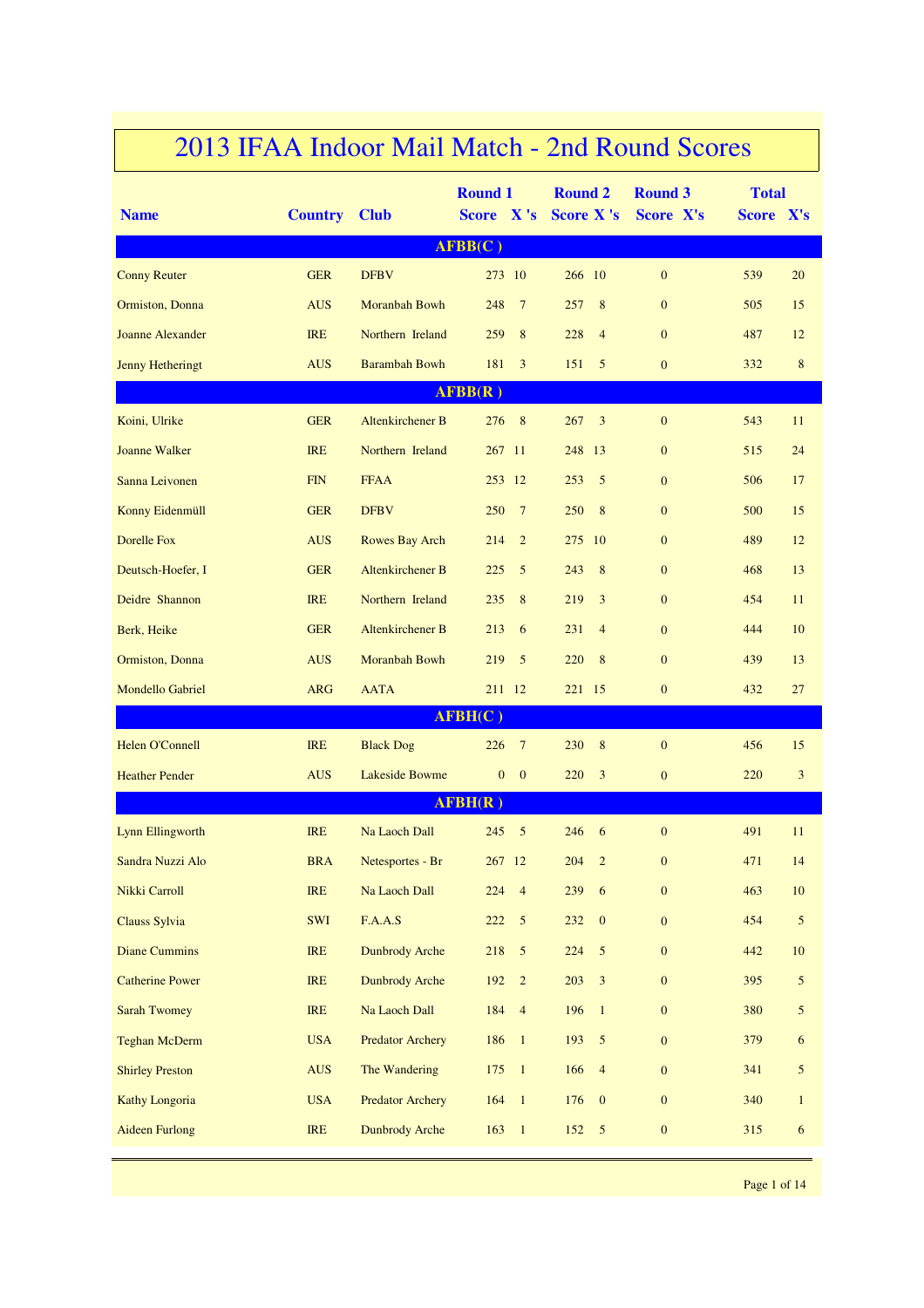|                        |                |                         | <b>Round 1</b>          | <b>Round 2</b>                   | <b>Round 3</b>   | <b>Total</b> |                  |
|------------------------|----------------|-------------------------|-------------------------|----------------------------------|------------------|--------------|------------------|
| <b>Name</b>            | <b>Country</b> | <b>Club</b>             | Score X's               | <b>Score X's</b>                 | Score X's        | Score X's    |                  |
| <b>Nerissa Stones</b>  | <b>IRE</b>     | Na Laoch Dall           | 158<br>$\overline{2}$   | 150<br>$\overline{3}$            | $\boldsymbol{0}$ | 308          | $\mathfrak{S}$   |
| Liz Nolan              | <b>IRE</b>     | <b>Dunbrody Arche</b>   | 136<br>$\overline{2}$   | 127<br>$\mathbf{0}$              | $\mathbf{0}$     | 263          | $\overline{c}$   |
| <b>Kim Tait</b>        | <b>AUS</b>     | The Wandering           | 122<br>$\overline{2}$   | 106<br>$\overline{1}$            | $\mathbf{0}$     | 228          | 3                |
| Lorrae Evans           | <b>IRE</b>     | Na Laoch Dall           | 110<br>$\mathbf{0}$     | 115<br>$\mathbf{0}$              | $\boldsymbol{0}$ | 225          | $\boldsymbol{0}$ |
|                        |                |                         | <b>AFBL</b>             |                                  |                  |              |                  |
| Lana Lynde             | <b>USA</b>     | <b>NFAA</b>             | 260 10                  | 258<br>8                         | $\boldsymbol{0}$ | 518          | 18               |
|                        |                |                         | <b>AFBU</b>             |                                  |                  |              |                  |
| <b>Karen Stewart</b>   | <b>USA</b>     | <b>Predator Archery</b> | 296 34                  | 299 46                           | $\mathbf{0}$     | 595          | 80               |
| <b>Karen Keating</b>   | <b>USA</b>     | <b>Predator Archery</b> | 296 31                  | 296 33                           | $\mathbf{0}$     | 592          | 64               |
| <b>Jeanette Dowd</b>   | <b>AUS</b>     | Renegade Bowm           | 296 34                  | 296 28                           | $\mathbf{0}$     | 592          | 62               |
| <b>Brenda Flores</b>   | <b>USA</b>     | <b>NFAA</b>             | 292 24                  | 292 26                           | $\mathbf{0}$     | 584          | 50               |
| Pongratz Helga         | SWI            | F.A.A.S                 | 280 18                  | 293 30                           | $\boldsymbol{0}$ | 573          | 48               |
| <b>Baumeler Jasmin</b> | <b>SWI</b>     | F.A.A.S                 | 283 18                  | 282 22                           | $\mathbf{0}$     | 565          | 40               |
| Debby de Vantier       | NZ             | Mt Tiger archery        | 9<br>277                | 280 16                           | $\mathbf{0}$     | 557          | 25               |
| <b>Kerry Chandler</b>  | <b>AUS</b>     | Renegade Bowm           | 264 17                  | 274 17                           | $\boldsymbol{0}$ | 538          | 34               |
| <b>Shelby Sinclair</b> | <b>AUS</b>     | Renegade Bowm           | 265 13                  | 272 14                           | $\mathbf{0}$     | 537          | 27               |
| Shayna Dowd            | <b>AUS</b>     | Renegade Bowm           | 6<br>264                | 273 15                           | $\boldsymbol{0}$ | 537          | 21               |
| <b>Becca Walter</b>    | <b>USA</b>     | <b>NFAA</b>             | 267 13                  | 266 16                           | $\mathbf{0}$     | 533          | 29               |
| Micha Beckert          | <b>AUS</b>     | Moranbah Bowh           | 9<br>248                | 268 12                           | $\mathbf{0}$     | 516          | 21               |
| Sue Mc Coll            | <b>AUS</b>     | Lilydale Bowme          | 8<br>218                | 256 10                           | $\boldsymbol{0}$ | 474          | 18               |
|                        |                |                         | AFFS(C)                 |                                  |                  |              |                  |
| Cuenca Maria           | <b>ARG</b>     | <b>AATA</b>             | 239 18                  | 243 21                           | $\boldsymbol{0}$ | 482          | 39               |
|                        |                |                         | AFFS(R)                 |                                  |                  |              |                  |
| Sanna Korpihuht        | FIN            | <b>FFAA</b>             | 262<br>$\boldsymbol{7}$ | 258<br>8                         | $\boldsymbol{0}$ | 520          | 15               |
| <b>Kastner Claudia</b> | SWI            | F.A.A.S                 | $\boldsymbol{9}$<br>252 | 247<br>10                        | $\boldsymbol{0}$ | 499          | 19               |
| <b>Shelly Pingel</b>   | <b>USA</b>     | <b>NFAA</b>             | $\boldsymbol{7}$<br>242 | 250<br>6                         | $\overline{0}$   | 492          | 13               |
| <b>Stacy Delmar</b>    | <b>USA</b>     | The Nock Point          | $\sqrt{5}$<br>240       | 251<br>9                         | $\overline{0}$   | 491          | 14               |
| <b>Hilary Devaney</b>  | <b>ENG</b>     | <b>Windrush Bowm</b>    | $\mathfrak{Z}$<br>157   | 193<br>$\overline{2}$            | $\boldsymbol{0}$ | 350          | $\sqrt{5}$       |
| <b>Alex Pingel</b>     | <b>USA</b>     | <b>NFAA</b>             | $\sqrt{5}$<br>203       | $\boldsymbol{0}$<br>$\mathbf{0}$ | $\boldsymbol{0}$ | 203          | $\mathfrak{S}$   |
|                        |                |                         | <b>AFFU</b>             |                                  |                  |              |                  |
| <b>Stamou Alexandr</b> | SWI            | F.A.A.S                 | 298 37                  | 297 42                           | $\boldsymbol{0}$ | 595          | 79               |
| Lisa Södersten         | <b>SWE</b>     | FBK Lavskrikan          | 295 33                  | 298 30                           | $\boldsymbol{0}$ | 593          | 63               |
| Dianne Houghton        | AUS            | <b>AUS</b>              | 293 23                  | 293 23                           | $\mathbf{0}$     | 586          | 46               |
|                        |                |                         |                         |                                  |                  |              |                  |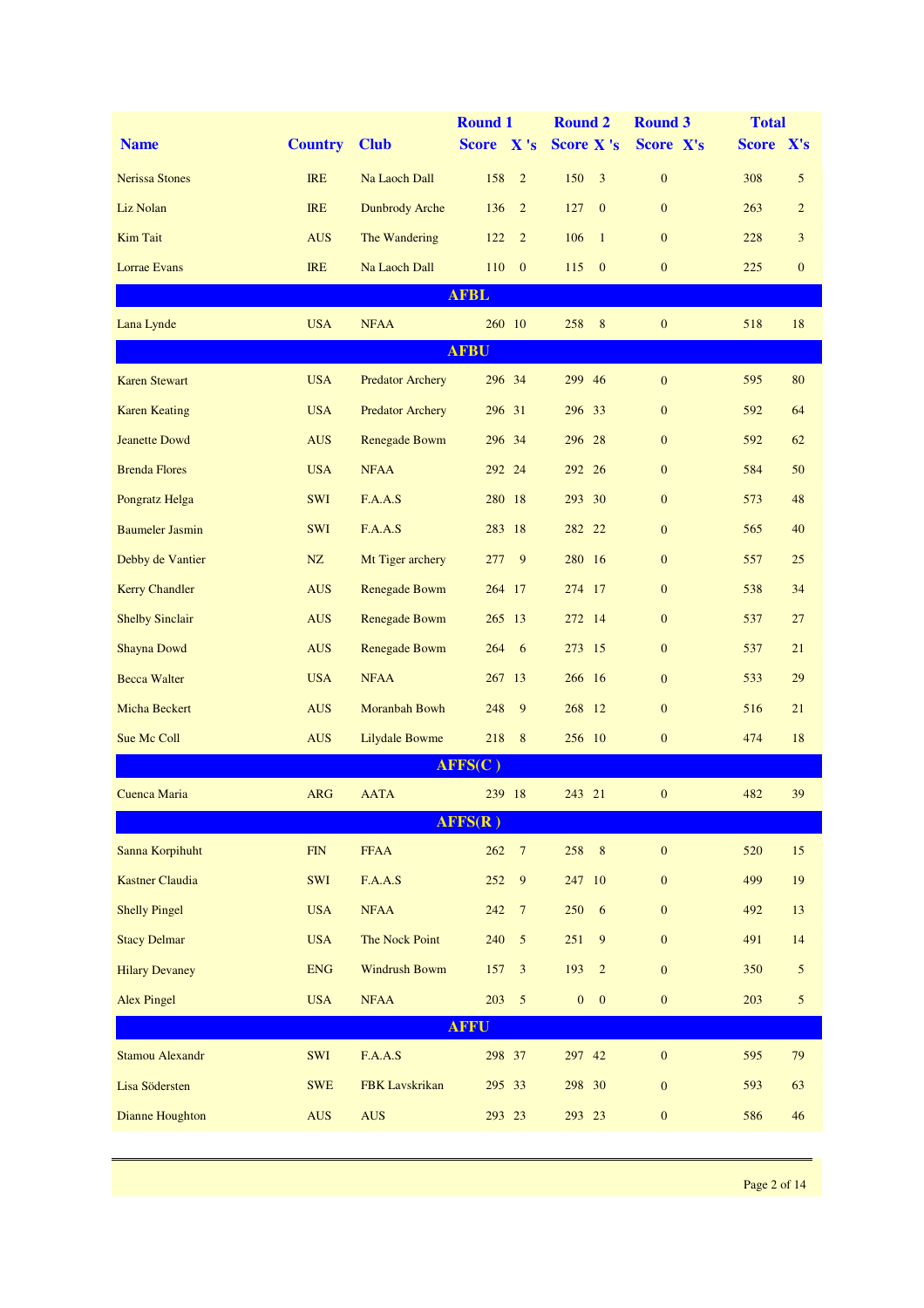|                        |                |                         | <b>Round 1</b>               | <b>Round 2</b>         | <b>Round 3</b>   | <b>Total</b> |                |
|------------------------|----------------|-------------------------|------------------------------|------------------------|------------------|--------------|----------------|
| <b>Name</b>            | <b>Country</b> | <b>Club</b>             | Score X's                    | <b>Score X's</b>       | Score X's        | Score X's    |                |
| <b>Karen Smedley</b>   | <b>AUS</b>     | <b>Macleay Valley</b>   | 282 18                       | 281 21                 | $\boldsymbol{0}$ | 563          | 39             |
| <b>Bachofner Karin</b> | <b>SWI</b>     | F.A.A.S                 | 277 19                       | 282 22                 | $\mathbf{0}$     | 559          | 41             |
| <b>Melissa Gardner</b> | <b>AUS</b>     | Sapphire City Ar        | 273 19                       | 276 13                 | $\mathbf{0}$     | 549          | 32             |
| <b>Moratto Milena</b>  | <b>SWI</b>     | F.A.A.S                 | 219 15                       | 8<br>256               | $\mathbf{0}$     | 475          | 23             |
|                        |                |                         | <b>AFHB</b>                  |                        |                  |              |                |
| <b>Sandra Russell</b>  | <b>WAL</b>     | Wales                   | 198<br>$\overline{4}$        | 189<br>$\overline{2}$  | $\mathbf{0}$     | 387          | 6              |
| <b>Elaine Foran</b>    | <b>IRE</b>     | Ind./RoI                | 139<br>$\overline{2}$        | 140<br>3               | $\mathbf{0}$     | 279          | 5              |
| <b>Sue Blunsdon</b>    | <b>ENG</b>     | <b>Windrush Bowm</b>    | $\mathbf{0}$<br>139          | 117<br>$\mathbf{0}$    | $\mathbf{0}$     | 256          | $\mathbf{0}$   |
|                        |                |                         | <b>AFLB</b>                  |                        |                  |              |                |
| Sonja Power            | <b>IRE</b>     | <b>Dunbrody Arche</b>   | $67 \quad 1$                 | $115 \t1$              | $\mathbf{0}$     | 182          | $\overline{2}$ |
|                        |                |                         | AMBB(C)                      |                        |                  |              |                |
| <b>Peter Greensill</b> | <b>AUS</b>     | <b>Barambah Bowh</b>    | $242 \t 6$                   | 250 10                 | $\mathbf{0}$     | 492          | 16             |
| Luis Panizo            | <b>BRA</b>     | Netesportes - Br        | $\mathbf{1}$<br>195          | 275 14                 | $\mathbf{0}$     | 470          | 15             |
| Ian Hetherington       | <b>AUS</b>     | <b>Barambah Bowh</b>    | 117<br>$\mathbf{1}$          | 108<br>$\overline{1}$  | $\mathbf{0}$     | 225          | $\overline{2}$ |
| <b>Roy Stafford</b>    | <b>AUS</b>     | <b>Lakeside Bowme</b>   | $\mathbf{0}$<br>$\mathbf{0}$ | 203<br>6               | $\mathbf{0}$     | 203          | 6              |
| Dan Swanson            | <b>AUS</b>     | <b>Barambah Bowh</b>    | $\mathbf{0}$<br>91           | 101<br>$\mathbf{0}$    | $\mathbf{0}$     | 192          | $\mathbf{0}$   |
|                        |                |                         | AMBB(R)                      |                        |                  |              |                |
| <b>Timo Leskinen</b>   | <b>FIN</b>     | Diana-57                | 281 22                       | 284 19                 | $\mathbf{0}$     | 565          | 41             |
| <b>Vales Marcelo</b>   | <b>ARG</b>     | <b>AATA</b>             | 266 15                       | 271 17                 | $\mathbf{0}$     | 537          | 32             |
| Kevin Weir             | <b>AUS</b>     | <b>Barambah Bowh</b>    | 3<br>206                     | 219<br>5               | $\mathbf{0}$     | 425          | 8              |
| <b>Paul Williams</b>   | <b>AUS</b>     | <b>Lilydale Bowme</b>   | $\overline{2}$<br>183        | 204<br>$7\phantom{.0}$ | $\mathbf{0}$     | 387          | 9              |
| <b>Philippe Moison</b> | <b>IRE</b>     | Northern Ireland        | 158<br>$\mathbf{0}$          | 137<br>$\mathbf{1}$    | $\mathbf{0}$     | 295          | $\mathbf{1}$   |
| <b>Michael Memore</b>  | <b>AUS</b>     | <b>Barambah Bowh</b>    | 139 1                        | 134<br>$\mathbf{0}$    | $\boldsymbol{0}$ | 273          | $\mathbf{1}$   |
|                        |                |                         | AMBH(C)                      |                        |                  |              |                |
| <b>Terry Hand</b>      | $\rm{NZ}$      | Mt Tiger archery        | 280 19                       | 291 23                 | $\boldsymbol{0}$ | 571          | 42             |
| <b>Michael Pierce</b>  | <b>USA</b>     | <b>Predator Archery</b> | 281 13                       | 283 18                 | $\mathbf{0}$     | 564          | 31             |
| Alvyn Bell             | <b>AUS</b>     | <b>Renegade Bowm</b>    | 272 18                       | 275 14                 | $\boldsymbol{0}$ | 547          | $32\,$         |
| <b>Kelly McConnell</b> | ${\rm NZ}$     | Mt Tiger archery        | 269 13                       | 267 11                 | $\mathbf{0}$     | 536          | 24             |
| Peter Judge            | <b>AUS</b>     | Renegade Bowm           | 256<br>$8\phantom{1}$        | 266 10                 | $\boldsymbol{0}$ | 522          | $18\,$         |
| <b>Ray McMannus</b>    | <b>AUS</b>     | <b>Macleay Valley</b>   | 239<br>$\overline{4}$        | 239<br>$\overline{4}$  | $\boldsymbol{0}$ | 478          | 8              |
| <b>Bruce Meier</b>     | <b>AUS</b>     | Renegade Bowm           | $\sqrt{6}$<br>238            | 231<br>$\overline{2}$  | $\mathbf{0}$     | 469          | $\,8\,$        |
| Sam Smith              | <b>AUS</b>     | <b>Manning District</b> | 231<br>6                     | 216<br>$\overline{5}$  | $\boldsymbol{0}$ | 447          | 11             |
| <b>JP</b> Sheridan     | IRE            | Na Laoch Dall           | 174<br>$\sqrt{2}$            | 209<br>$\mathfrak{Z}$  | $\boldsymbol{0}$ | 383          | $\sqrt{5}$     |
|                        |                |                         |                              |                        |                  |              |                |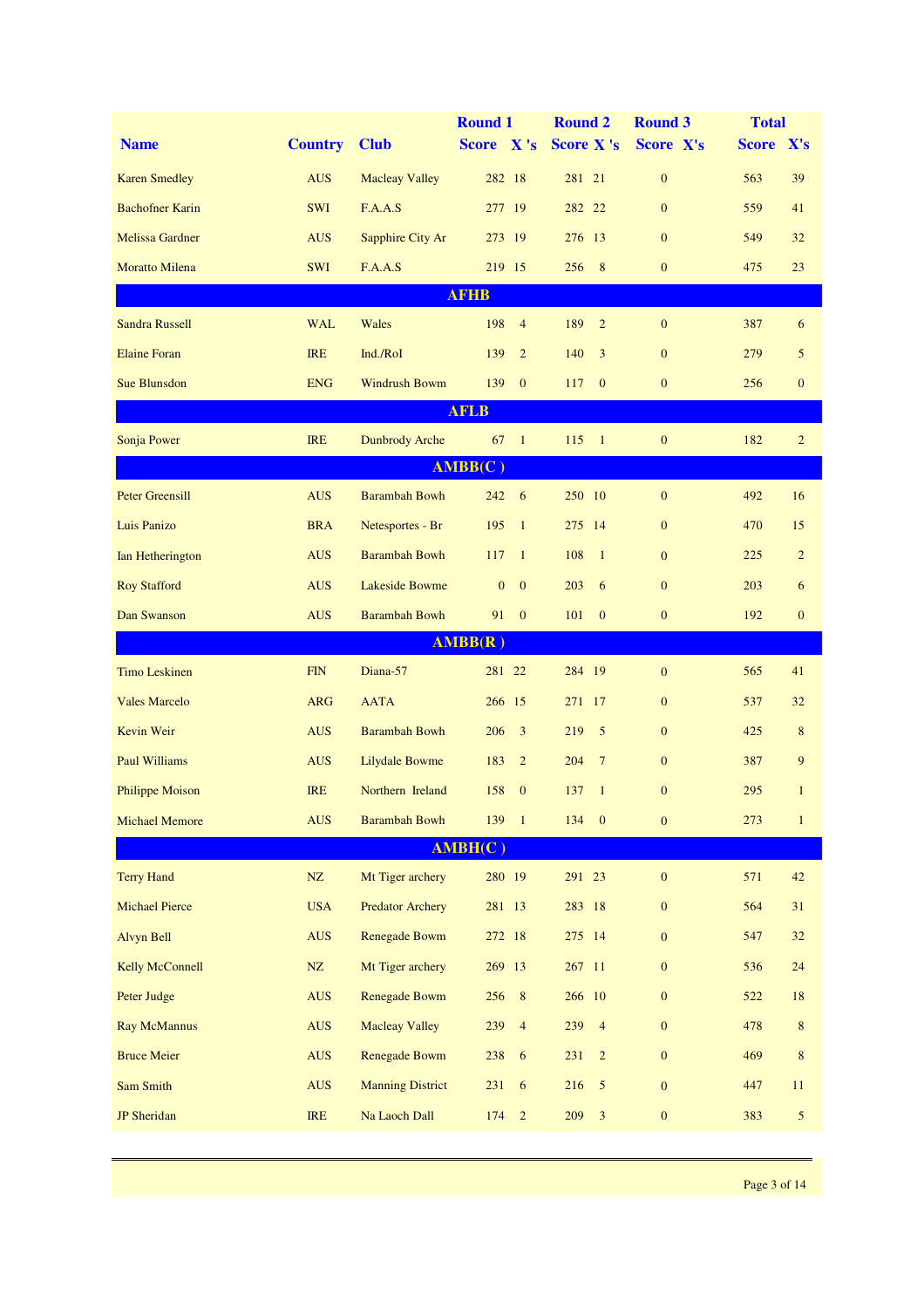|                        |                |                         | <b>Round 1</b>                   | <b>Round 2</b>                   | <b>Round 3</b>   | <b>Total</b>                    |
|------------------------|----------------|-------------------------|----------------------------------|----------------------------------|------------------|---------------------------------|
| <b>Name</b>            | <b>Country</b> | <b>Club</b>             | Score X's                        | <b>Score X's</b>                 | Score X's        | Score X's                       |
|                        |                |                         | AMBH(R)                          |                                  |                  |                                 |
| Gautschi Michel        | <b>SWI</b>     | F.A.A.S                 | 292 34                           | $\overline{4}$<br>229            | $\boldsymbol{0}$ | 521<br>38                       |
| <b>Jamie Carey</b>     | NZ             | Mt Tiger archery        | 259 10                           | 259<br>$\overline{2}$            | $\boldsymbol{0}$ | 518<br>12                       |
| <b>Keith Shiel</b>     | <b>IRE</b>     | Na Laoch Dall           | 255 10                           | 262 11                           | $\mathbf{0}$     | 517<br>21                       |
| <b>Thomas Colcloug</b> | <b>IRE</b>     | Na Laoch Dall           | $\overline{2}$<br>249            | 250<br>$7\phantom{.0}$           | $\boldsymbol{0}$ | 499<br>9                        |
| <b>Belloni Bruno</b>   | <b>SWI</b>     | F.A.A.S                 | $\mathbf{1}$<br>247              | $7\phantom{.0}$<br>247           | $\mathbf{0}$     | 494<br>$\,8\,$                  |
| <b>Gary Ashworthy</b>  | <b>AUS</b>     | <b>Manning District</b> | 232 19                           | 16<br>257                        | $\boldsymbol{0}$ | 489<br>35                       |
| <b>Gasser Werner</b>   | <b>SWI</b>     | F.A.A.S                 | $7\phantom{.0}$<br>236           | 9<br>252                         | $\boldsymbol{0}$ | 488<br>16                       |
| Daniel Sliwa           | <b>IRE</b>     | Na Laoch Dall           | 6<br>237                         | 238<br>8                         | $\mathbf{0}$     | 475<br>14                       |
| Schläpfer Stepha       | <b>SWI</b>     | F.A.A.S                 | 8<br>237                         | 230<br>$7\phantom{.0}$           | $\mathbf{0}$     | 467<br>15                       |
| Enz René               | <b>SWI</b>     | F.A.A.S                 | $7\phantom{.0}$<br>233           | 234<br>8                         | $\mathbf{0}$     | 467<br>15                       |
| <b>Bruderer Beat</b>   | <b>SWI</b>     | F.A.A.S                 | $\overline{2}$<br>221            | 239<br>$7\phantom{.0}$           | $\boldsymbol{0}$ | $\overline{9}$<br>460           |
| <b>Buchmann Silvio</b> | <b>SWI</b>     | F.A.A.S                 | 3<br>223                         | 225<br>$\mathbf{1}$              | $\boldsymbol{0}$ | 448<br>$\overline{4}$           |
| <b>Karl Peck</b>       | <b>AUS</b>     | <b>Manning District</b> | 219<br>5                         | 224<br>6                         | $\mathbf{0}$     | 443<br>11                       |
| <b>Eliot Noble</b>     | <b>IRE</b>     | Na Laoch Dall           | 183<br>3                         | 209<br>6                         | $\mathbf{0}$     | 392<br>9                        |
| <b>Eberhard Franz</b>  | <b>SWI</b>     | F.A.A.S                 | 194<br>$\overline{2}$            | 190<br>3                         | $\mathbf{0}$     | 384<br>5                        |
| <b>Ian Brown</b>       | <b>AUS</b>     | The Wandering           | 5<br>153                         | 205<br>$\mathbf{0}$              | $\boldsymbol{0}$ | 358<br>5                        |
| <b>Matthew Lester</b>  | <b>IRE</b>     | <b>Dunbrody Arche</b>   | 3<br>173                         | 171<br>$\mathbf{0}$              | $\boldsymbol{0}$ | $\mathfrak{Z}$<br>344           |
| <b>Richard Nash</b>    | <b>ENG</b>     | <b>Windrush Bowm</b>    | $\overline{2}$<br>164            | 168<br>$\overline{1}$            | $\mathbf{0}$     | 332<br>3                        |
| <b>Tony Gaynor</b>     | <b>IRE</b>     | Na Laoch Dall           | 146<br>$\mathbf{0}$              | 172<br>3                         | $\boldsymbol{0}$ | 318<br>3                        |
| <b>Giles Wooliams</b>  | <b>ENG</b>     | <b>Windrush Bowm</b>    | 152<br>$\mathbf{1}$              | 146<br>$\overline{1}$            | $\mathbf{0}$     | 298<br>$\overline{2}$           |
| <b>Edward Kehoe</b>    | <b>IRE</b>     | <b>Dunbrody Arche</b>   | 144<br>$\overline{1}$            | 150<br>3                         | $\mathbf{0}$     | 294<br>4                        |
| <b>Boye Tenaki</b>     | NZ             | Mt Tiger archery        | 111<br>$\mathbf{0}$              | 169<br>$\overline{2}$            | $\boldsymbol{0}$ | 280<br>$\overline{c}$           |
| <b>Adam O'Mahony</b>   | <b>IRE</b>     | Na Laoch Dall           | $\boldsymbol{0}$<br>146          | 129<br>$\mathbf{0}$              | $\mathbf{0}$     | 275<br>$\boldsymbol{0}$         |
| Dale Marsh             | <b>AUS</b>     | <b>Lakeside Bowme</b>   | $\boldsymbol{0}$<br>$\mathbf{0}$ | 264<br>$7\phantom{.0}$           | $\mathbf{0}$     | 264<br>$\tau$                   |
| <b>Adrian Twomey</b>   | <b>IRE</b>     | Na Laoch Dall           | 255<br>9                         | $\boldsymbol{0}$<br>$\mathbf{0}$ | $\boldsymbol{0}$ | 255<br>$\overline{9}$           |
| <b>Ed Brazil</b>       | <b>IRE</b>     | <b>Dunbrody Arche</b>   | $\mathfrak{Z}$<br>208            | $\boldsymbol{0}$<br>$\mathbf{0}$ | $\mathbf{0}$     | 3<br>208                        |
| Frischknecht Dan       | <b>SWI</b>     | F.A.A.S                 | 188<br>$\mathbf{0}$              | $\boldsymbol{0}$<br>$\mathbf{0}$ | $\mathbf{0}$     | 188<br>$\boldsymbol{0}$         |
| John Greenhall         | ${\rm ENG}$    | <b>Windrush Bowm</b>    | 77<br>$\overline{1}$             | 72<br>$\mathbf{0}$               | $\mathbf{0}$     | 149<br>$\mathbf{1}$             |
| <b>Thomas Hellberg</b> | <b>SWE</b>     | FBK Lavskrikan          | $\sqrt{2}$<br>134                | $\boldsymbol{0}$<br>$\mathbf{0}$ | $\boldsymbol{0}$ | 134<br>$\overline{c}$           |
| Ger Grace              | <b>IRE</b>     | <b>Dunbrody Arche</b>   | 131<br>$\mathfrak{Z}$            | $\boldsymbol{0}$<br>$\mathbf{0}$ | $\boldsymbol{0}$ | 131<br>3                        |
| Luke O'Mahony          | <b>IRE</b>     | Na Laoch Dall           | $\mathbf{0}$<br>84               | $\mathbf{0}$<br>$\mathbf{0}$     | $\mathbf{0}$     | 84<br>$\boldsymbol{0}$          |
| <b>Ian Grace</b>       | IRE            | <b>Dunbrody Arche</b>   | $\mathbf{0}$<br>48               | $\boldsymbol{0}$<br>$\mathbf{0}$ | $\mathbf{0}$     | $\sqrt{48}$<br>$\boldsymbol{0}$ |
|                        |                |                         |                                  |                                  |                  |                                 |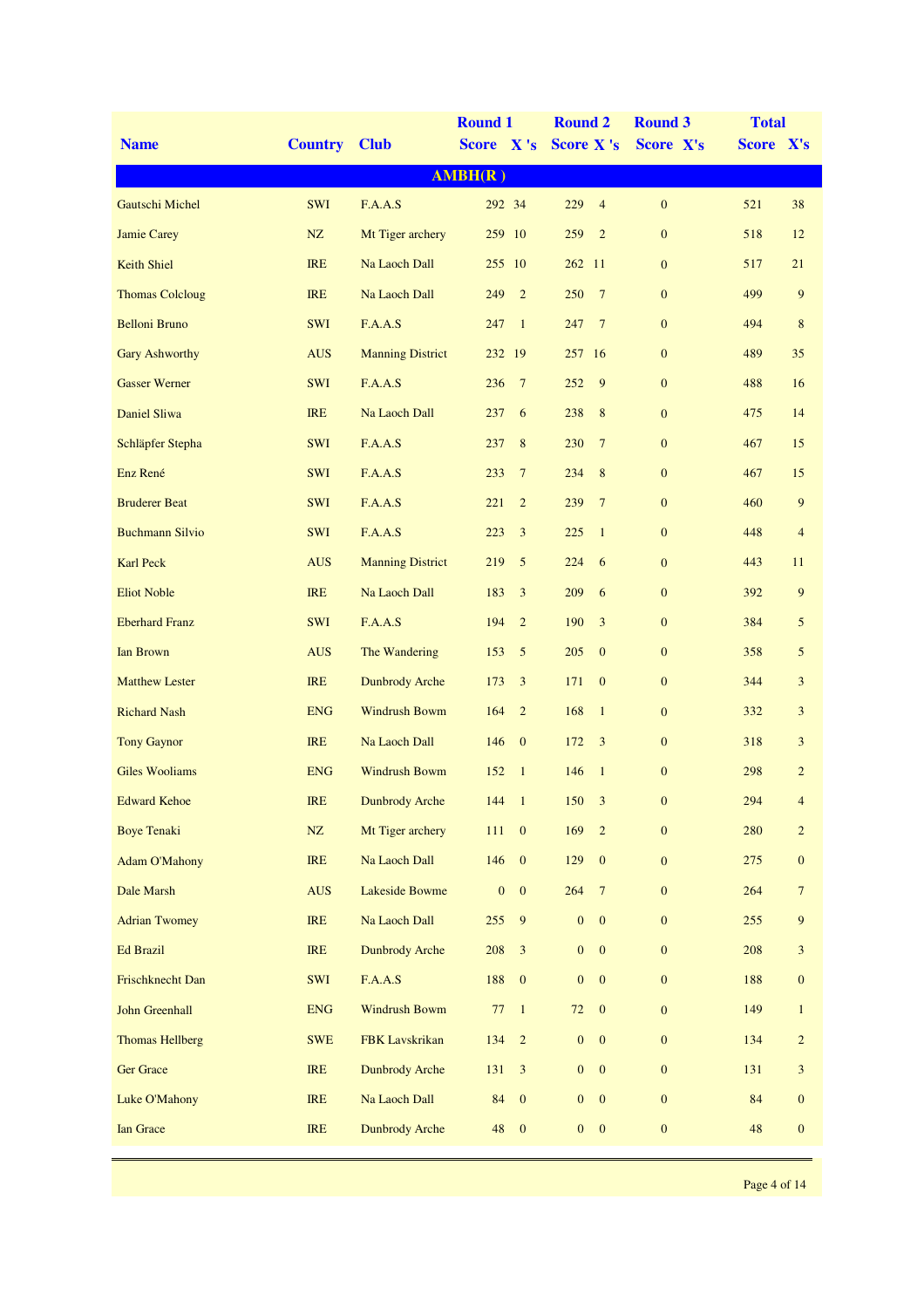|                       |                |                         | <b>Round 1</b>                 | <b>Round 2</b>                   | <b>Round 3</b>   | <b>Total</b>     |              |
|-----------------------|----------------|-------------------------|--------------------------------|----------------------------------|------------------|------------------|--------------|
| <b>Name</b>           | <b>Country</b> | <b>Club</b>             | Score X's                      | <b>Score X's</b>                 | Score X's        | Score X's        |              |
|                       |                |                         | <b>AMBL</b>                    |                                  |                  |                  |              |
| <b>Kevin Dowd</b>     | <b>AUS</b>     | Renegade Bowm           | 284 14                         | 295 25                           | $\mathbf{0}$     | 579              | 39           |
| Einisman Carlos       | <b>ARG</b>     | <b>AATA</b>             | 285 20                         | 271 13                           | $\mathbf{0}$     | 556              | 33           |
| <b>David Pender</b>   | <b>AUS</b>     | <b>Lakeside Bowme</b>   | $\overline{0}$<br>$\mathbf{0}$ | 182<br>3                         | $\mathbf{0}$     | 182              | 3            |
| <b>Wiktor Mazur</b>   | <b>IRE</b>     | <b>Black Dog</b>        | $\mathbf{0}$<br>$\overline{0}$ | $\boldsymbol{0}$<br>$\mathbf{0}$ | $\mathbf{0}$     | $\boldsymbol{0}$ | $\mathbf{0}$ |
|                       |                |                         | <b>AMBU</b>                    |                                  |                  |                  |              |
| <b>Wirth Andy</b>     | <b>SWI</b>     | F.A.A.S                 | 300 53                         | 300 53                           | $\boldsymbol{0}$ | 600              | 106          |
| Ormiston, Damie       | <b>AUS</b>     | Moranbah Bowh           | 300 37                         | 37<br>300                        | $\boldsymbol{0}$ | 600              | 74           |
| <b>Brad Stephan</b>   | <b>AUS</b>     | Renegade Bowm           | 298 36                         | 299<br>42                        | $\mathbf{0}$     | 597              | 78           |
| <b>Ammann Bruno</b>   | <b>SWI</b>     | F.A.A.S                 | 297 30                         | 298 34                           | $\mathbf{0}$     | 595              | 64           |
| <b>Jason Chandler</b> | <b>AUS</b>     | <b>Renegade Bowm</b>    | 297 35                         | 290 22                           | $\mathbf{0}$     | 587              | 57           |
| Halls, Darren         | <b>AUS</b>     | Moranbah Bowh           | 288 27                         | 298 39                           | $\mathbf{0}$     | 586              | 66           |
| <b>Blake Meier</b>    | <b>AUS</b>     | <b>Renegade Bowm</b>    | 287 16                         | 298 35                           | $\mathbf{0}$     | 585              | 51           |
| Lars Backman          | <b>SWE</b>     | <b>FBK</b> Lavskrikan   | 289 14                         | 29<br>293                        | $\mathbf{0}$     | 582              | 43           |
| <b>Mick Taylor</b>    | <b>AUS</b>     | Moranbah Bowh           | 289 22                         | 292 24                           | $\mathbf{0}$     | 581              | 46           |
| <b>Conrad Nolte</b>   | <b>IRE</b>     | Na Laoch Dall           | 290 21                         | 290 19                           | $\mathbf{0}$     | 580              | 40           |
| <b>Zumsteg Rolf</b>   | <b>SWI</b>     | F.A.A.S                 | 290 37                         | 22<br>287                        | $\mathbf{0}$     | 577              | 59           |
| <b>Jim Flores</b>     | <b>USA</b>     | <b>NFAA</b>             | 291 28                         | 286 28                           | $\mathbf{0}$     | 577              | 56           |
| Fiereder Jürgen       | <b>SWI</b>     | F.A.A.S                 | 291 22                         | 286 28                           | $\mathbf{0}$     | 577              | 50           |
| Liggenstorfer Ro      | <b>SWI</b>     | F.A.A.S                 | 290 23                         | 287 25                           | $\mathbf{0}$     | 577              | 48           |
| <b>Garry Ward</b>     | <b>AUS</b>     | <b>Macleay Valley</b>   | 286 17                         | 285 24                           | $\mathbf{0}$     | 571              | 41           |
| Daniel Stewart        | <b>AUS</b>     | Sapphire City Ar        | 286 15                         | 285 24                           | $\boldsymbol{0}$ | 571              | 39           |
| <b>Geoffrey Lyon</b>  | <b>AUS</b>     | <b>Manning District</b> | 276 18                         | 286 21                           | $\boldsymbol{0}$ | 562              | 39           |
| Alan Weir             | <b>AUS</b>     | <b>Barambah Bowh</b>    | 279 16                         | 276 17                           | $\boldsymbol{0}$ | 555              | 33           |
| <b>Joshua Flores</b>  | <b>USA</b>     | <b>NFAA</b>             | 293 38                         | 258<br>8 <sup>8</sup>            | $\mathbf{0}$     | 551              | 46           |
| <b>Noel Needham</b>   | <b>AUS</b>     | Renegade Bowm           | 276 17                         | 273 18                           | $\mathbf{0}$     | 549              | 35           |
| Kent Fong             | <b>USA</b>     | <b>Predator Archery</b> | $\overline{7}$<br>257          | 257<br>$\overline{7}$            | $\boldsymbol{0}$ | 514              | 14           |
| Darius Jurek          | IRE            | <b>Dunbrody Arche</b>   | 6<br>245                       | 259 11                           | $\mathbf{0}$     | 504              | 17           |
| <b>Gary O'Mahony</b>  | IRE            | Na Laoch Dall           | 242<br>$7\phantom{.0}$         | 259 11                           | $\mathbf{0}$     | 501              | $18\,$       |
| Dan Antonio           | <b>AUS</b>     | Renegade Bowm           | 234 5                          | 264 6                            | $\mathbf{0}$     | 498              | $11\,$       |
| Michael Welk          | <b>AUS</b>     | Renegade Bowm           | 300 43                         | $\mathbf{0}$<br>$\mathbf{0}$     | $\mathbf{0}$     | 300              | 43           |
| Brady, Shaun          | <b>AUS</b>     | Moranbah Bowh           | 294 32                         | $\boldsymbol{0}$<br>$\mathbf{0}$ | $\mathbf{0}$     | 294              | $32\,$       |
| Dean Hawkey           | <b>AUS</b>     | <b>Lilydale Bowme</b>   | 291 21                         | $\boldsymbol{0}$<br>$\mathbf{0}$ | $\boldsymbol{0}$ | 291              | 21           |
|                       |                |                         |                                |                                  |                  |                  |              |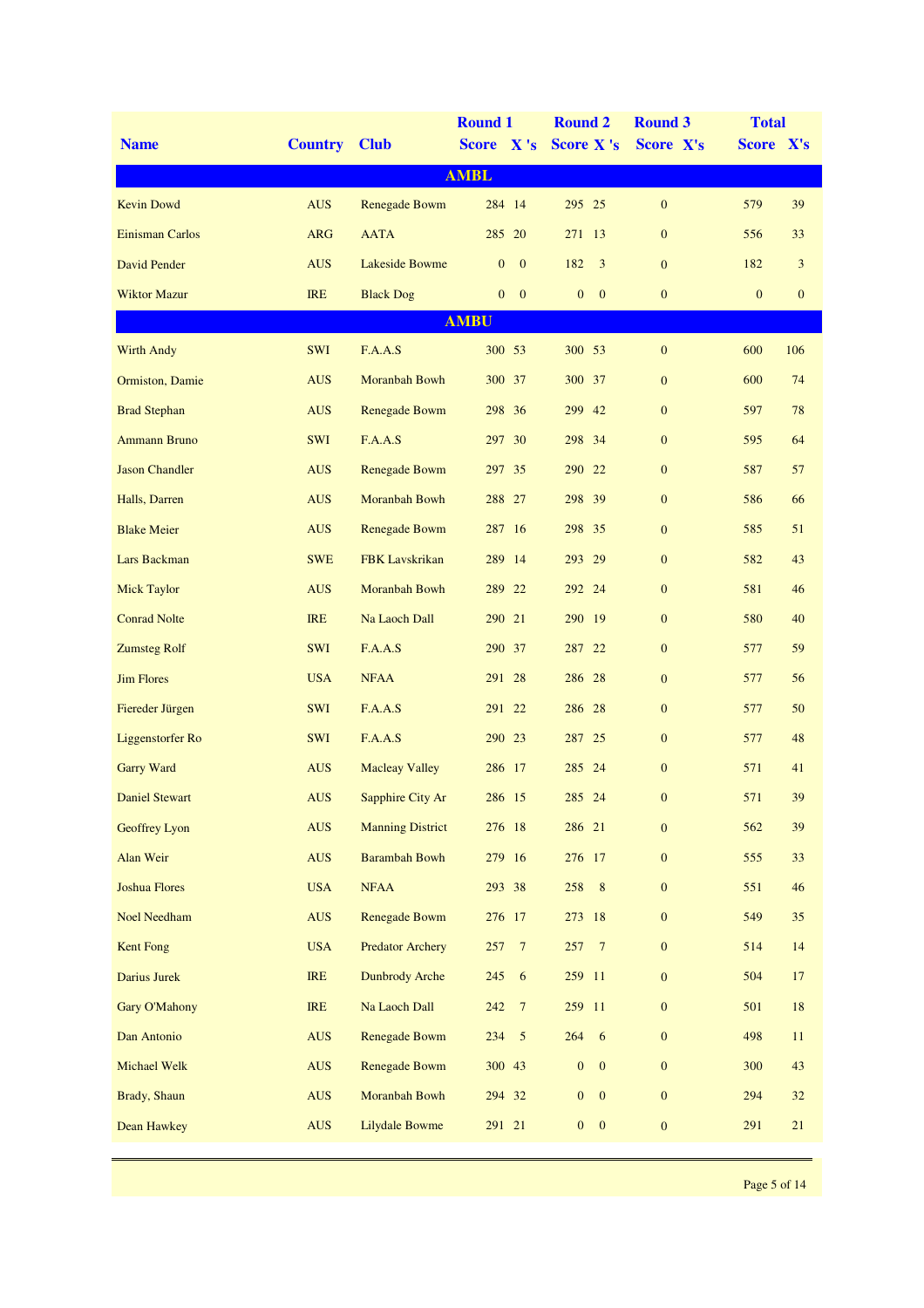|                         |                |                        | <b>Round 1</b>                 | <b>Round 2</b>                   | <b>Round 3</b>   | <b>Total</b> |              |
|-------------------------|----------------|------------------------|--------------------------------|----------------------------------|------------------|--------------|--------------|
| <b>Name</b>             | <b>Country</b> | <b>Club</b>            | Score X's                      | <b>Score X's</b>                 | Score X's        | Score X's    |              |
| Dale Draper             | <b>AUS</b>     | <b>Lakeside Bowme</b>  | $\mathbf{0}$<br>$\mathbf{0}$   | 284 24                           | $\mathbf{0}$     | 284          | 24           |
| Gerhard van der         | <b>NAM</b>     | Namibia                | 279 11                         | $\boldsymbol{0}$<br>$\mathbf{0}$ | $\mathbf{0}$     | 279          | 11           |
| <b>Aidan Wrenn</b>      | <b>IRE</b>     | <b>Black Dog</b>       | $\overline{0}$<br>$\mathbf{0}$ | $\mathbf{0}$<br>$\mathbf{0}$     | $\mathbf{0}$     | $\mathbf{0}$ | $\mathbf{0}$ |
|                         |                |                        | AMFS(R)                        |                                  |                  |              |              |
| Antti Tekoniemi         | <b>FIN</b>     | Diana-57               | 298 46                         | 297 34                           | $\mathbf{0}$     | 595          | 80           |
| <b>Tero Lindroos</b>    | <b>FIN</b>     | Diana-57               | 292 31                         | 28<br>295                        | $\boldsymbol{0}$ | 587          | 59           |
| <b>Peter Cummings</b>   | <b>IRE</b>     | Northern Ireland       | 293 21                         | 294 30                           | $\boldsymbol{0}$ | 587          | 51           |
| <b>Eder Rogerio Dan</b> | <b>BRA</b>     | Associação Atlét       | 289 21                         | 289 20                           | $\mathbf{0}$     | 578          | 41           |
| <b>Uwe Worschech</b>    | <b>GER</b>     | <b>DFBV</b>            | 282 22                         | 285 15                           | $\mathbf{0}$     | 567          | 37           |
| Fabio Pereira Lop       | <b>BRA</b>     | Associação Atlét       | 278 11                         | 280 22                           | $\mathbf{0}$     | 558          | 33           |
| <b>Bachofner Yanik</b>  | <b>SWI</b>     | F.A.A.S                | 269 16                         | 272 11                           | $\mathbf{0}$     | 541          | 27           |
| <b>Bischof Roger</b>    | <b>SWI</b>     | F.A.A.S                | 275 10                         | 266<br>8                         | $\boldsymbol{0}$ | 541          | 18           |
| Zenhäuser René          | <b>SWI</b>     | F.A.A.S                | 272 18                         | 268 15                           | $\mathbf{0}$     | 540          | 33           |
| <b>Stephen Sweet</b>    | <b>ENG</b>     | <b>Kings Forest Bo</b> | 270<br>9                       | 265 10                           | $\mathbf{0}$     | 535          | 19           |
| <b>Marbacher Beat</b>   | <b>SWI</b>     | F.A.A.S                | 275 13                         | 256<br>$\overline{7}$            | $\mathbf{0}$     | 531          | 20           |
| Lane Walter             | <b>USA</b>     | <b>NFAA</b>            | 259<br>8                       | 266 10                           | $\mathbf{0}$     | 525          | 18           |
| Liam Irwin              | <b>IRE</b>     | <b>Dunbrody Arche</b>  | 5<br>258                       | 258 10                           | $\boldsymbol{0}$ | 516          | 15           |
| Caligari Giuseppe       | <b>SWI</b>     | F.A.A.S                | $7\phantom{.0}$<br>259         | 256 11                           | $\mathbf{0}$     | 515          | 18           |
| <b>Bachofner Urs</b>    | <b>SWI</b>     | F.A.A.S                | 258<br>$7\phantom{.0}$         | 247<br>$\overline{2}$            | $\mathbf{0}$     | 505          | 9            |
| Nathan McColl           | <b>AUS</b>     | <b>Lilydale Bowme</b>  | 254 11                         | 244<br>$7\phantom{.0}$           | $\mathbf{0}$     | 498          | 18           |
| Carlo Rondinoni         | <b>BRA</b>     | Associação Atlét       | $\overline{2}$<br>247          | 238<br>$\overline{4}$            | $\mathbf{0}$     | 485          | 6            |
| Lucas Rafael Spi        | <b>BRA</b>     | Associação Atlét       | 231<br>$\tau$                  | 240<br>8                         | $\mathbf{0}$     | 471          | 15           |
| Eren Barkut             | <b>AUS</b>     | <b>Lilydale Bowme</b>  | 210<br>6                       | $7\phantom{.0}$<br>245           | $\mathbf{0}$     | 455          | 13           |
| <b>Manzius-Breider</b>  | <b>GER</b>     | Altenkirchener B       | $\overline{7}$<br>225          | 222<br>$\overline{2}$            | $\mathbf{0}$     | 447          | 9            |
| <b>Fiechter Heinz</b>   | <b>SWI</b>     | F.A.A.S                | $\sqrt{2}$<br>145              | 133<br>$\mathbf{1}$              | $\boldsymbol{0}$ | 278          | 3            |
| Carlos Eduardo F        | <b>BRA</b>     | Associação Atlét       | 184<br>$\mathbf{0}$            | $\boldsymbol{0}$<br>$\mathbf{0}$ | $\boldsymbol{0}$ | 184          | $\mathbf{0}$ |
|                         |                |                        | <b>AMFU</b>                    |                                  |                  |              |              |
| <b>Thomas Glaubrec</b>  | <b>GER</b>     | <b>DFBV</b>            | 300 58                         | 300 59                           | $\boldsymbol{0}$ | 600          | 117          |
| Harri Forsberg          | <b>SWE</b>     | FBK Lavskrikan         | 300 52                         | 300 54                           | $\boldsymbol{0}$ | 600          | 106          |
| Mika Saarela            | FIN            | <b>FFAA</b>            | 300 51                         | 300 51                           | $\boldsymbol{0}$ | 600          | 102          |
| <b>Brunner Rainer</b>   | <b>SWI</b>     | F.A.A.S                | 300 47                         | 300 45                           | $\boldsymbol{0}$ | 600          | 92           |
| Daniel Rae              | <b>ENG</b>     | <b>Kings Forest Bo</b> | 300 40                         | 300 47                           | $\boldsymbol{0}$ | 600          | 87           |
| Koini, Martin           | <b>GER</b>     | Altenkirchener B       | 300 45                         | 300 42                           | $\boldsymbol{0}$ | 600          | 87           |
|                         |                |                        |                                |                                  |                  |              |              |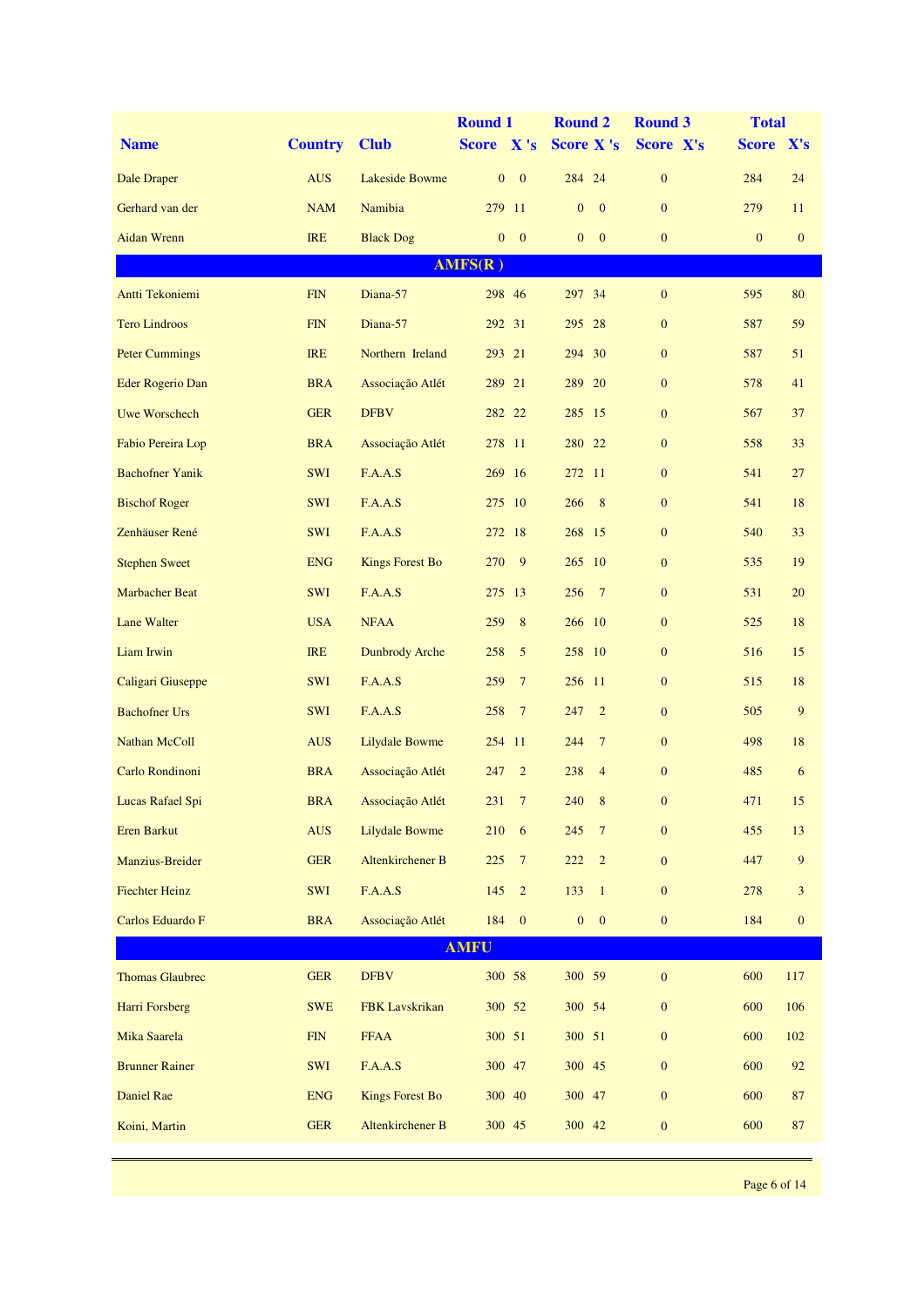|                          |                |                         | <b>Round 1</b> | <b>Round 2</b>   | <b>Round 3</b>   | <b>Total</b> |    |
|--------------------------|----------------|-------------------------|----------------|------------------|------------------|--------------|----|
| <b>Name</b>              | <b>Country</b> | <b>Club</b>             | Score X's      | <b>Score X's</b> | Score X's        | Score X's    |    |
| <b>Zehnder Chul</b>      | <b>SWI</b>     | F.A.A.S                 | 300 41         | 299<br>48        | $\boldsymbol{0}$ | 599          | 89 |
| <b>Charlie Gardner</b>   | <b>AUS</b>     | Sapphire City Ar        | 299 34         | 300 49           | $\mathbf{0}$     | 599          | 83 |
| <b>Gary Harvey</b>       | <b>ENG</b>     | <b>Kings Forest Bo</b>  | 300 37         | 299 37           | $\mathbf{0}$     | 599          | 74 |
| <b>Spring Martin</b>     | SWI            | F.A.A.S                 | 300 50         | 298 44           | $\boldsymbol{0}$ | 598          | 94 |
| <b>Lennart Nordsvah</b>  | <b>SWE</b>     | <b>FBK</b> Lavskrikan   | 298<br>38      | 300 52           | $\boldsymbol{0}$ | 598          | 90 |
| <b>Moratto Loris</b>     | <b>SWI</b>     | F.A.A.S                 | 300<br>39      | 298<br>47        | $\boldsymbol{0}$ | 598          | 86 |
| Simon Eidenmüll          | <b>GER</b>     | <b>DFBV</b>             | 299<br>42      | 299 42           | $\boldsymbol{0}$ | 598          | 84 |
| <b>Mathew Singh</b>      | <b>USA</b>     | <b>Predator Archery</b> | 299 40         | 299 40           | $\mathbf{0}$     | 598          | 80 |
| Simon Brändströ          | <b>SWE</b>     | Team AC                 | 299 41         | 299 27           | $\boldsymbol{0}$ | 598          | 68 |
| <b>Timo Forsberg</b>     | <b>SWE</b>     | <b>FBK</b> Lavskrikan   | 298 37         | 299 20           | $\boldsymbol{0}$ | 597          | 57 |
| Britschgi Ueli           | <b>SWI</b>     | F.A.A.S                 | 298 41         | 38<br>298        | $\boldsymbol{0}$ | 596          | 79 |
| <b>Alastair Smedley</b>  | <b>AUS</b>     | <b>Macleay Valley</b>   | 297<br>33      | 299<br>-44       | $\boldsymbol{0}$ | 596          | 77 |
| <b>Ray White</b>         | <b>AUS</b>     | Sapphire City Ar        | 299 37         | 296 40           | $\mathbf{0}$     | 595          | 77 |
| <b>Lars Jonsson</b>      | <b>SWE</b>     | Team AC                 | 295 28         | 299 38           | $\boldsymbol{0}$ | 594          | 66 |
| <b>Robert Larsson</b>    | <b>SWE</b>     | Team AC                 | 294 48         | 299 49           | $\boldsymbol{0}$ | 593          | 97 |
| von der Marwitz          | <b>SWI</b>     | F.A.A.S                 | 296 38         | 296<br>37        | $\boldsymbol{0}$ | 592          | 75 |
| <b>Jan Lindmark</b>      | <b>SWE</b>     | Team AC                 | 36<br>297      | 295 32           | $\boldsymbol{0}$ | 592          | 68 |
| <b>Böhlen Reto</b>       | <b>SWI</b>     | F.A.A.S                 | 298 37         | 294 26           | $\mathbf{0}$     | 592          | 63 |
| <b>Fankhauser Peter</b>  | <b>SWI</b>     | F.A.A.S                 | 299 47         | 292 34           | $\boldsymbol{0}$ | 591          | 81 |
| Rami Klemetti            | FIN            | <b>FFAA</b>             | 34<br>296      | 294 25           | $\boldsymbol{0}$ | 590          | 59 |
| <b>Martin Moylan</b>     | <b>IRE</b>     | <b>Dunbrody Arche</b>   | 296 29         | 293 24           | $\mathbf{0}$     | 589          | 53 |
| Tim Morgan               | <b>AUS</b>     | <b>Manning District</b> | 292 25         | 296 34           | $\mathbf{0}$     | 588          | 59 |
| Jan-Åke Arvidsso         | <b>SWE</b>     | Team AC                 | 291 37         | 296 37           | $\boldsymbol{0}$ | 587          | 74 |
| <b>Martin Forsberg</b>   | <b>SWE</b>     | Team AC                 | 289 26         | 292 33           | $\boldsymbol{0}$ | 581          | 59 |
| Schall, Ernst            | <b>GER</b>     | <b>Altenkirchener B</b> | 282 24         | 297 31           | $\boldsymbol{0}$ | 579          | 55 |
| <b>John Cairns</b>       | IRE            | Northern Ireland        | 293 29         | 285 26           | $\boldsymbol{0}$ | 578          | 55 |
| John Orr                 | <b>IRE</b>     | <b>Black Dog</b>        | 288 22         | 288 24           | $\boldsymbol{0}$ | 576          | 46 |
| <b>Simon Stock</b>       | <b>IRE</b>     | Northern Ireland        | 288 29         | 281 30           | $\boldsymbol{0}$ | 569          | 59 |
| <b>Wesley Stoffell</b>   | <b>AUS</b>     | Lilydale Bowme          | 282 22         | 284 26           | $\boldsymbol{0}$ | 566          | 48 |
| <b>John Scally</b>       | <b>IRE</b>     | <b>Dunbrody Arche</b>   | 282 15         | 281 20           | $\boldsymbol{0}$ | 563          | 35 |
| Schumann, Kevin          | <b>GER</b>     | <b>Altenkirchener B</b> | 277 14         | 275 21           | $\boldsymbol{0}$ | 552          | 35 |
| Kerian McShane           | <b>IRE</b>     | Northern Ireland        | 264 16         | 282 21           | $\boldsymbol{0}$ | 546          | 37 |
| <b>Schattling Fabian</b> | SWI            | F.A.A.S                 | 286 19         | 258 18           | $\boldsymbol{0}$ | 544          | 37 |
|                          |                |                         |                |                  |                  |              |    |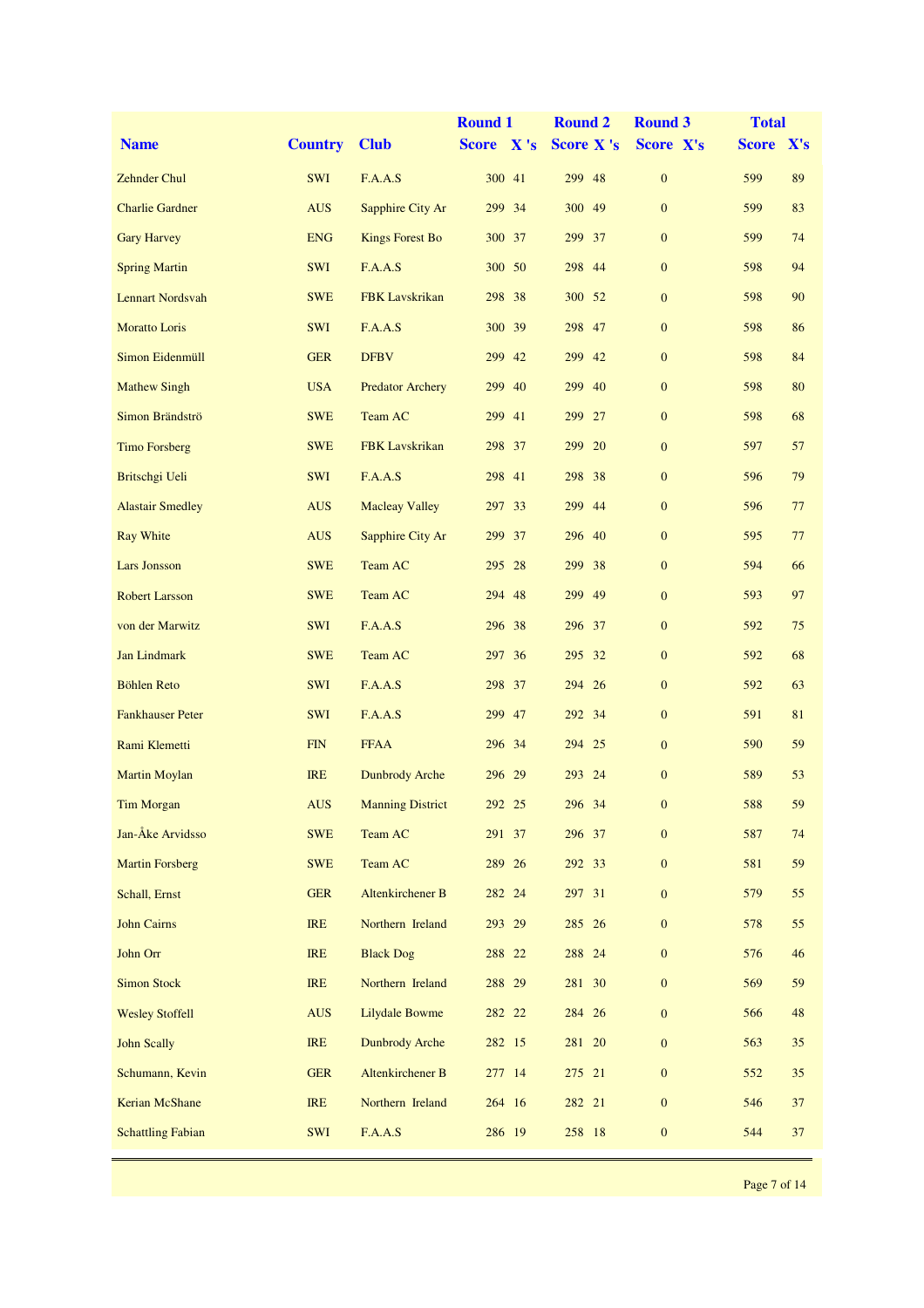|                        |                |                            | <b>Round 1</b>           | <b>Round 2</b>                            | <b>Round 3</b>   | <b>Total</b> |                |
|------------------------|----------------|----------------------------|--------------------------|-------------------------------------------|------------------|--------------|----------------|
| <b>Name</b>            | <b>Country</b> | <b>Club</b>                | Score X's                | <b>Score X's</b>                          | Score X's        | Score X's    |                |
| <b>Haldemann Danie</b> | <b>SWI</b>     | F.A.A.S                    | 254 14                   | 285 28                                    | $\boldsymbol{0}$ | 539          | 42             |
| <b>Daniel Cummins</b>  | <b>IRE</b>     | <b>Dunbrody Arche</b>      | 242 18                   | 292 21                                    | $\mathbf{0}$     | 534          | 39             |
| <b>Lloyd Robinson</b>  | <b>AUS</b>     | <b>Renegade Bowm</b>       | $\overline{4}$<br>263    | 265<br>$\overline{7}$                     | $\mathbf{0}$     | 528          | 11             |
| David Skillen          | <b>IRE</b>     | Northern Ireland           | 268 18                   | 250<br><sup>10</sup>                      | $\boldsymbol{0}$ | 518          | 28             |
| John O'Neill           | <b>IRE</b>     | Northern Ireland           | 246 11                   | 253 13                                    | $\mathbf{0}$     | 499          | 24             |
| <b>Stephen Hand</b>    | <b>IRE</b>     | Northern Ireland           | 249<br>15                | $\overline{2}$<br>231                     | $\mathbf{0}$     | 480          | 17             |
| Schall, Christoph      | <b>GER</b>     | <b>Altenkirchener B</b>    | 8<br>249                 | 224<br>9                                  | $\mathbf{0}$     | 473          | 17             |
| George Shields         | <b>IRE</b>     | Northern Ireland           | 5<br>174                 | 246<br>5                                  | $\mathbf{0}$     | 420          | 10             |
| <b>Francois Marais</b> | <b>NAM</b>     | Namibia                    | 300 48                   | $\boldsymbol{0}$<br>$\mathbf{0}$          | $\boldsymbol{0}$ | 300          | 48             |
| <b>Fabio Clarson R</b> | <b>BRA</b>     | Associação Atlét           | 298 20                   | $\boldsymbol{0}$<br>$\mathbf{0}$          | $\mathbf{0}$     | 298          | 20             |
| Dave McMannus          | <b>AUS</b>     | <b>Macleay Valley</b>      | 295 24                   | $\mathbf{0}$<br>$\mathbf{0}$              | $\mathbf{0}$     | 295          | 24             |
| Fernando Soler El      | <b>BRA</b>     | Associação Atlét           | 236 12                   | $\boldsymbol{0}$<br>$\mathbf{0}$          | $\mathbf{0}$     | 236          | 12             |
| <b>Scott Roulston</b>  | <b>IRE</b>     | Northern Ireland           | 8<br>205                 | $\overline{0}$<br>$\overline{\mathbf{0}}$ | $\boldsymbol{0}$ | 205          | $\bf 8$        |
|                        |                |                            | <b>AMFU</b> (handicaped) |                                           |                  |              |                |
| Ed Geer                | <b>USA</b>     | <b>Predator Archery</b>    | 177<br>$\overline{2}$    | 192<br>$\overline{\mathbf{3}}$            | $\boldsymbol{0}$ | 369          | 5              |
|                        |                |                            | <b>AMHB</b>              |                                           |                  |              |                |
| <b>Graham Anderso</b>  | <b>WAL</b>     | Wales                      | 196<br>$\mathbf{1}$      | 211<br>3                                  | $\boldsymbol{0}$ | 407          | $\overline{4}$ |
| <b>Andy Vagg</b>       | <b>IRE</b>     | Ind./RoI                   | $\overline{2}$<br>181    | 190<br>$\mathbf{1}$                       | $\mathbf{0}$     | 371          | 3              |
| <b>Mark Bradbury</b>   | <b>ENG</b>     | <b>Windrush Bowm</b>       | 182<br>$\overline{4}$    | 166<br>$\overline{2}$                     | $\mathbf{0}$     | 348          | 6              |
| <b>Ian Watkins</b>     | <b>ENG</b>     | <b>Windrush Bowm</b>       | 147<br>$\mathbf{1}$      | 169<br>$\overline{2}$                     | $\mathbf{0}$     | 316          | 3              |
| <b>James Gaynor</b>    | <b>IRE</b>     | Na Laoch Dall              | 156<br>$\mathbf{0}$      | 140<br>$\overline{2}$                     | $\mathbf{0}$     | 296          | $\overline{c}$ |
| <b>Stephen Clarke</b>  | <b>IRE</b>     | <b>Dunbrody Arche</b>      | $\mathbf{1}$<br>137      | $\mathbf{1}$<br>133                       | $\boldsymbol{0}$ | 270          | $\overline{c}$ |
| <b>Andrew Wayland</b>  | IRE            | <b>Dunbrody Arche</b>      | 124<br>$\overline{1}$    | 131<br>$\sqrt{2}$                         | $\boldsymbol{0}$ | 255          | 3              |
| <b>James Mason</b>     | <b>AUS</b>     | <b>Barambah Bowh</b>       | $\boldsymbol{0}$<br>135  | 113<br>$\overline{1}$                     | $\boldsymbol{0}$ | 248          | $\mathbf{1}$   |
| David Harris           | IRE            | Na Laoch Dall              | 105<br>$\mathbf{1}$      | 94<br>$\overline{1}$                      | $\boldsymbol{0}$ | 199          | $\overline{c}$ |
| <b>Alex Furlong</b>    | <b>IRE</b>     | <b>Dunbrody Arche</b>      | 78<br>$\overline{c}$     | 96<br>$\overline{1}$                      | $\boldsymbol{0}$ | 174          | $\overline{3}$ |
|                        |                |                            | <b>AMLB</b>              |                                           |                  |              |                |
| Karlowsky, Ernst       | <b>GER</b>     | Altenkirchener B           | $\sqrt{5}$<br>240        | 246<br>$\overline{4}$                     | $\boldsymbol{0}$ | 486          | 9              |
| Koini, Martin          | <b>GER</b>     | Altenkirchener B           | 222<br>6                 | 232<br>$\sqrt{2}$                         | $\boldsymbol{0}$ | 454          | $\bf 8$        |
| <b>Bo Lundin</b>       | <b>SWE</b>     | <b>BK</b> Fältskyttarna    | $\sqrt{2}$<br>202        | $225\,$<br>$\overline{7}$                 | $\boldsymbol{0}$ | 427          | 9              |
| Schwaldt, Steffen      | <b>GER</b>     | <b>Altenkirchener B</b>    | $\mathbf{1}$<br>208      | $\overline{4}$<br>215                     | $\boldsymbol{0}$ | 423          | $\mathfrak{S}$ |
| <b>John Devaney</b>    | <b>ENG</b>     | <b>Windrush Bowm</b>       | $\sqrt{6}$<br>188        | 197<br>$\overline{2}$                     | $\boldsymbol{0}$ | 385          | $8\,$          |
| <b>Büttler Beat</b>    | SWI            | $\mathcal{F}\text{.A.A.S}$ | 195<br>$\sqrt{2}$        | 180<br>$\overline{4}$                     | $\mathbf{0}$     | 375          | 6              |
|                        |                |                            |                          |                                           |                  |              |                |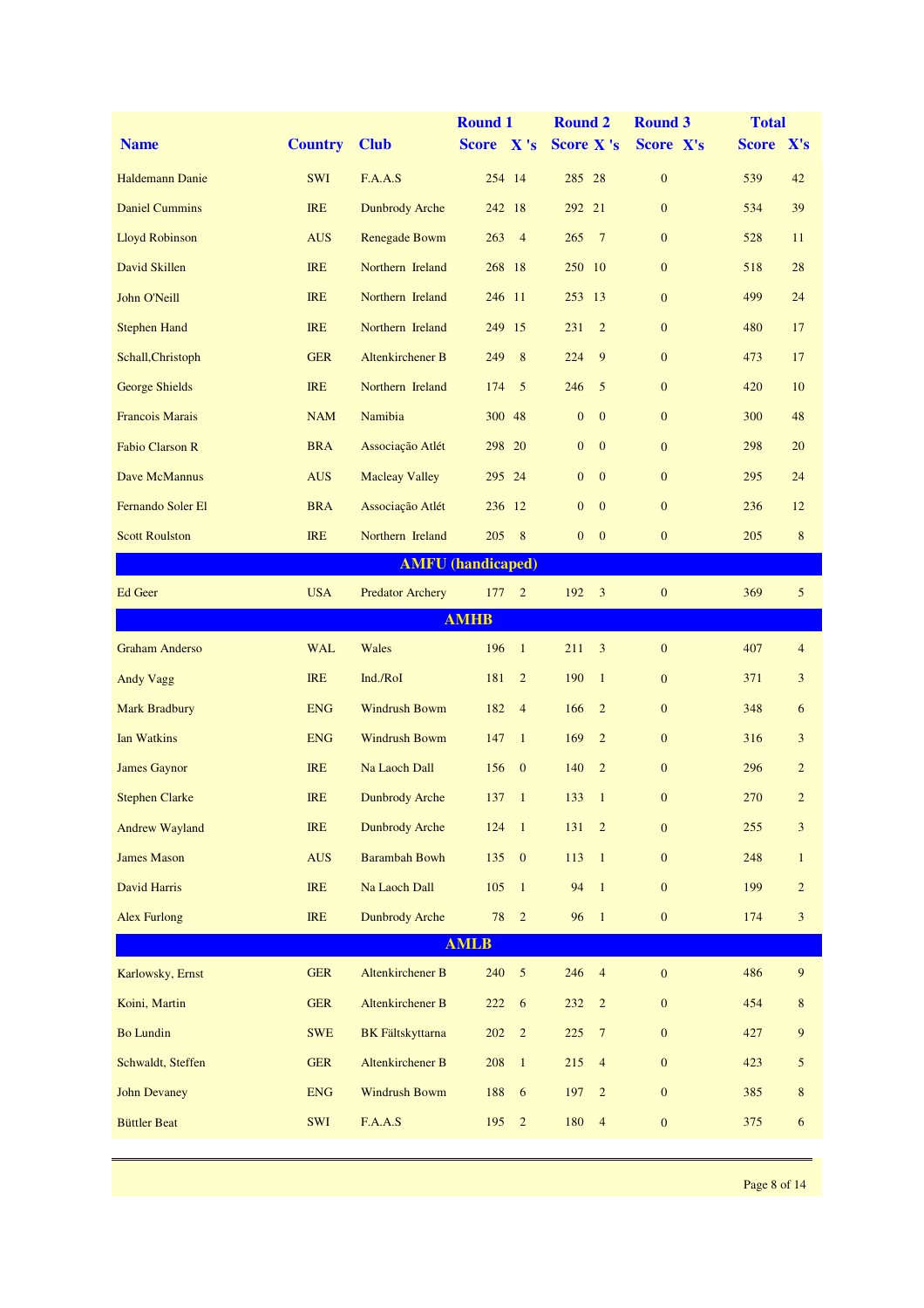|                         |                |                         | <b>Round 1</b>                       | <b>Round 2</b>                   | <b>Round 3</b>   | <b>Total</b>                 |
|-------------------------|----------------|-------------------------|--------------------------------------|----------------------------------|------------------|------------------------------|
| <b>Name</b>             | <b>Country</b> | <b>Club</b>             | Score X's                            | <b>Score X's</b>                 | Score X's        | Score X's                    |
| <b>Mark Hitchman</b>    | <b>ENG</b>     | <b>Windrush Bowm</b>    | 166<br>$\overline{4}$                | 194<br>5                         | $\boldsymbol{0}$ | 9<br>360                     |
| <b>Eddie Ryan</b>       | <b>IRE</b>     | <b>Dunbrody Arche</b>   | 185<br>$\overline{4}$                | 147<br>$\mathbf{0}$              | $\mathbf{0}$     | 332<br>$\overline{4}$        |
| <b>Anders Grenholm</b>  | <b>SWE</b>     | Team AC                 | 158<br>$\overline{2}$                | 168<br>$\mathbf{1}$              | $\mathbf{0}$     | 326<br>3                     |
| <b>Michael Schultz</b>  | <b>AUS</b>     | <b>Barambah Bowh</b>    | 151<br>3                             | 144<br>2                         | $\mathbf{0}$     | 295<br>5                     |
| Joel Berggren           | <b>SWE</b>     | Team AC                 | 149<br>$\mathbf{1}$                  | 142<br>$\mathbf{0}$              | $\mathbf{0}$     | 291<br>$\mathbf{1}$          |
| <b>Mark Daly</b>        | <b>IRE</b>     | <b>Dunbrody Arche</b>   | 3<br>152                             | 121<br>$\overline{2}$            | $\mathbf{0}$     | 273<br>5                     |
| <b>Sean Kealey</b>      | <b>IRE</b>     | Northern Ireland        | 110<br>$\mathbf{1}$                  | 110<br>$\mathbf{0}$              | $\mathbf{0}$     | 220<br>$\mathbf{1}$          |
| <b>Matt Coxall</b>      | <b>IRE</b>     | Ind./RoI                | 78<br>$\mathbf{0}$                   | 103<br>$\mathbf{0}$              | $\mathbf{0}$     | 181<br>$\mathbf{0}$          |
| Keith Speight           | <b>AUS</b>     | <b>Barambah Bowh</b>    | $\mathbf{0}$<br>57                   | 51<br>$\mathbf{1}$               | $\boldsymbol{0}$ | 108<br>$\mathbf{1}$          |
|                         |                |                         | CFBB(R)                              |                                  |                  |                              |
| Zacharias Anja          | <b>SWI</b>     | <b>FAAFL</b>            | 5<br>257                             | 248 11                           | $\mathbf{0}$     | 505<br>16                    |
| <b>Shannon Mernag</b>   | <b>IRE</b>     | <b>Dunbrody Arche</b>   | 230<br>5                             | 223<br>$\mathbf{0}$              | $\boldsymbol{0}$ | 453<br>5                     |
| <b>Niamh Murphy</b>     | <b>IRE</b>     | <b>Dunbrody Arche</b>   | $\mathbf{0}$<br>177                  | 190<br>$\overline{2}$            | $\mathbf{0}$     | 367<br>$\overline{c}$        |
| <b>Rebecca Twomey</b>   | <b>IRE</b>     | Na Laoch Dall           | 172<br>$\mathbf{1}$                  | 183<br>5                         | $\mathbf{0}$     | 355<br>6                     |
| Ormiston, Casey         | <b>AUS</b>     | Moranbah Bowh           | $\mathbf{0}$<br>35                   | 103<br>$\mathbf{0}$              | $\mathbf{0}$     | 138<br>$\boldsymbol{0}$      |
|                         |                |                         | CFFS(R)                              |                                  |                  |                              |
| Jasmin Koivisto         | FIN            | Diana-57                | 297 38                               | 286 28                           | $\boldsymbol{0}$ | 583<br>66                    |
| Hanna Lehtomäki         | <b>FIN</b>     | Diana-57                | 268 17                               | 284 14                           | $\mathbf{0}$     | 552<br>31                    |
| Jasmin Koivisto         | <b>FIN</b>     | Finland                 | $\mathbf{0}$<br>$\mathbf{0}$         | $\boldsymbol{0}$<br>$\mathbf{0}$ | $\mathbf{0}$     | $\mathbf{0}$<br>$\mathbf{0}$ |
|                         |                |                         | <b>CFFU</b>                          |                                  |                  |                              |
| <b>Hannes Snyman</b>    | <b>NAM</b>     | Namibia                 | 300 48                               | 298 39                           | $\boldsymbol{0}$ | 598<br>87                    |
| Anna Backman            | <b>SWE</b>     | <b>FBK</b> Lavskrikan   | 298 33                               | 293 27                           | $\mathbf{0}$     | 591<br>60                    |
| <b>Lily Stewart</b>     | <b>AUS</b>     | Sapphire City Ar        | 289 16                               | 298 36                           | $\boldsymbol{0}$ | 587<br>$52\,$                |
| Linnéa Backman          | <b>SWE</b>     | <b>FBK</b> Lavskrikan   | 251 17                               | 259<br>$\overline{2}$            | $\boldsymbol{0}$ | 510<br>$19\,$                |
|                         |                |                         | CMBB(C)                              |                                  |                  |                              |
| Justin Fajardo          | <b>USA</b>     | <b>Predator Archery</b> | 273 16                               | 268 10                           | $\boldsymbol{0}$ | 541<br>26                    |
| <b>Gavin Blanchfiel</b> | <b>IRE</b>     | Warbow                  | $\sqrt{5}$<br>253                    | 262 12                           | $\mathbf{0}$     | 515<br>17                    |
| <b>Owain Tily</b>       | <b>AUS</b>     | Renegade Bowm           | 249<br>$\overline{7}$                | 245<br>5                         | $\mathbf{0}$     | 494<br>12                    |
| Jarrod White            | <b>AUS</b>     | Sapphire City Ar        | 248 11                               | 221<br>9                         | $\boldsymbol{0}$ | 469<br>$20\,$                |
| Ormiston, Hayde         | <b>AUS</b>     | Moranbah Bowh           | 157 3                                | 188<br>$\overline{4}$            | $\boldsymbol{0}$ | 345<br>$\overline{7}$        |
|                         |                |                         | $\overline{\text{CMBB}(\textbf{R})}$ |                                  |                  |                              |
| Cian Kehoe              | IRE            | <b>Dunbrody Arche</b>   | 256 9                                | 274 10                           | $\boldsymbol{0}$ | 19<br>530                    |
| Caio de Oliveira        | <b>BRA</b>     | Netesportes - Br        | 254<br>$\, 8$                        | 242<br>$8\phantom{.0}$           | $\boldsymbol{0}$ | 496<br>16                    |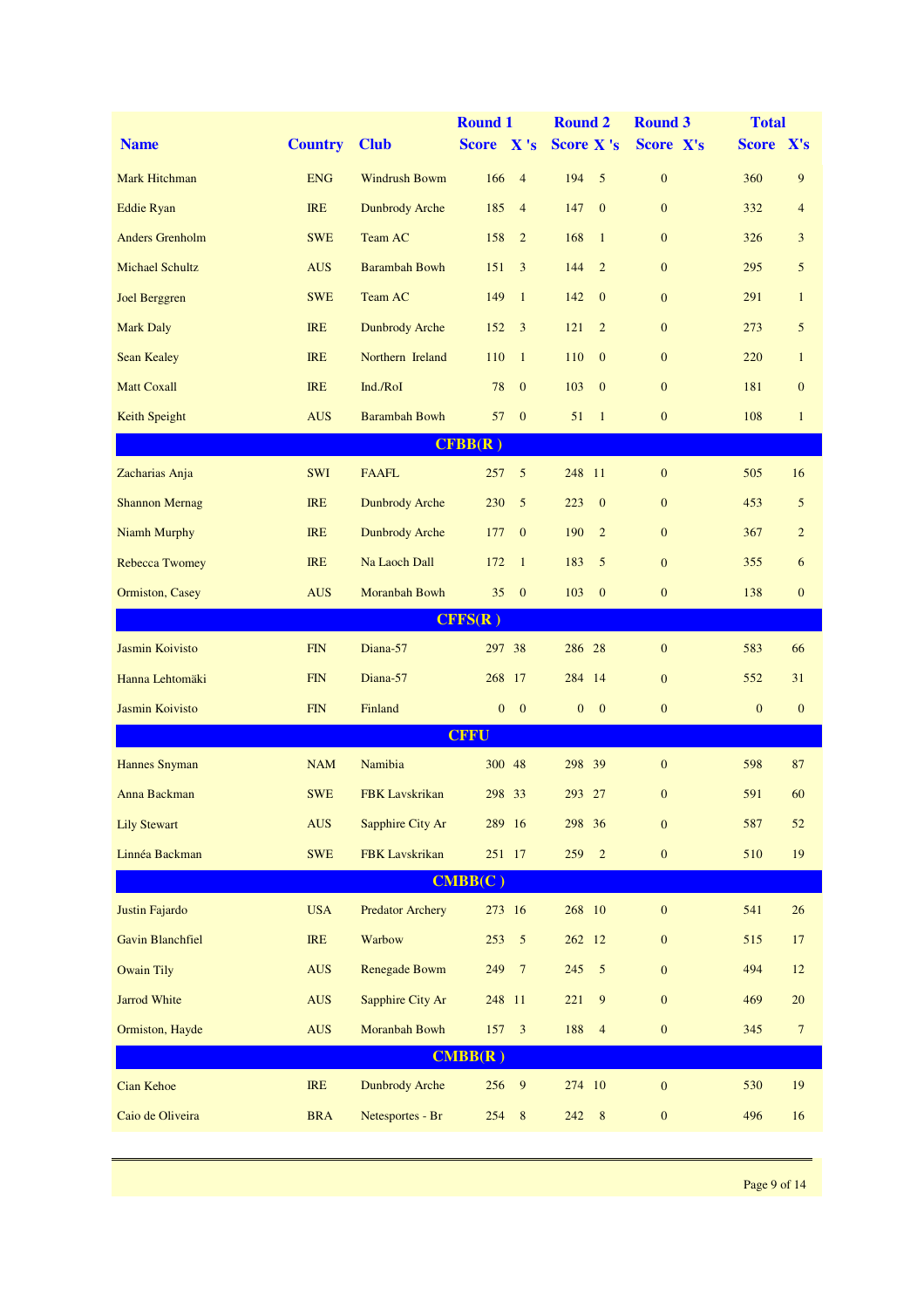|                           |                         |                         | <b>Round 1</b>               | <b>Round 2</b>                   | <b>Round 3</b>   | <b>Total</b>     |                  |
|---------------------------|-------------------------|-------------------------|------------------------------|----------------------------------|------------------|------------------|------------------|
| <b>Name</b>               | <b>Country</b>          | <b>Club</b>             | Score X's                    | <b>Score X's</b>                 | Score X's        | Score X's        |                  |
| <b>Shane Reilly</b>       | <b>IRE</b>              | Northern Ireland        | 256 13                       | 220<br>5                         | $\mathbf{0}$     | 476              | 18               |
| Ethan O'Mahony            | <b>IRE</b>              | Na Laoch Dall           | 220<br>$\overline{2}$        | 251<br>8                         | $\mathbf{0}$     | 471              | 10               |
| Max Hoff                  | <b>IRE</b>              | <b>Dunbrody Arche</b>   | $\overline{4}$<br>204        | 188<br>$\overline{2}$            | $\mathbf{0}$     | 392              | 6                |
| <b>Adam Twomey</b>        | <b>IRE</b>              | Na Laoch Dall           | $\overline{4}$<br>204        | 150<br>$\mathbf{1}$              | $\mathbf{0}$     | 354              | 5                |
| <b>Dylan Magee</b>        | <b>IRE</b>              | Northern Ireland        | $7\phantom{.0}$<br>187       | 133<br>$\mathbf{1}$              | $\mathbf{0}$     | 320              | $8\,$            |
| <b>Ben Roche</b>          | <b>IRE</b>              | Na Laoch Dall           | 143<br>$\mathbf{0}$          | 146<br>$\overline{1}$            | $\mathbf{0}$     | 289              | $\mathbf{1}$     |
| <b>Thomas Walsh</b>       | <b>IRE</b>              | Na Laoch Dall           | 127<br>$\mathbf{0}$          | 132<br>$\mathbf{1}$              | $\mathbf{0}$     | 259              | $\mathbf{1}$     |
| <b>Alan Leacy</b>         | <b>IRE</b>              | <b>Dunbrody Arche</b>   | 154<br>$\overline{2}$        | $\boldsymbol{0}$<br>$\mathbf{0}$ | $\mathbf{0}$     | 154              | $\sqrt{2}$       |
|                           |                         |                         | CMFS(R)                      |                                  |                  |                  |                  |
| <b>Oskar Smeds</b>        | <b>FIN</b>              | Diana-57                | 300 39                       | 284 25                           | $\mathbf{0}$     | 584              | 64               |
| <b>Gabriel M Schoe</b>    | <b>BRA</b>              | Associação Atlét        | 3<br>176                     | 178<br>$\overline{1}$            | $\mathbf{0}$     | 354              | $\overline{4}$   |
| <b>Oskar Smeds</b>        |                         |                         | $\mathbf{0}$<br>$\mathbf{0}$ | $\mathbf{0}$<br>$\mathbf{0}$     | $\mathbf{0}$     | $\mathbf{0}$     | $\mathbf{0}$     |
|                           |                         |                         | <b>CMFU</b>                  |                                  |                  |                  |                  |
| <b>Fankhauser Olive</b>   | <b>SWI</b>              | F.A.A.S                 | 300 50                       | 300 50                           | $\mathbf{0}$     | 600              | 100              |
| Albin Hägglund            | <b>SWE</b>              | Team AC                 | 297 25                       | 298 29                           | $\mathbf{0}$     | 595              | 54               |
| <b>Böhlen Flavio</b>      | <b>SWI</b>              | F.A.A.S                 | 290 31                       | 292 34                           | $\mathbf{0}$     | 582              | 65               |
| <b>Simon Lindmark</b>     | <b>SWE</b>              | Team AC                 | 292 32                       | 281 19                           | $\mathbf{0}$     | 573              | 51               |
|                           |                         |                         | <b>CMLB</b>                  |                                  |                  |                  |                  |
| <b>Sam Twomey</b>         | <b>IRE</b>              | Na Laoch Dall           | $\mathbf{0}$<br>78           | 126<br>3                         | $\mathbf{0}$     | 204              | $\mathfrak{Z}$   |
| <b>Jack Nolan</b>         | <b>IRE</b>              | <b>Dunbrody Arche</b>   | $\mathbf{0}$<br>67           | 111<br>$\mathbf{1}$              | $\boldsymbol{0}$ | 178              | $\mathbf{1}$     |
|                           |                         |                         | JFBH(C)                      |                                  |                  |                  |                  |
| <b>Kaitlyn Hand</b>       | NZ                      | Mt Tiger archery        | 203<br>$\mathfrak{Z}$        | 208<br>3                         | $\mathbf{0}$     | 411              | 6                |
|                           |                         |                         | JFBH(R)                      |                                  |                  |                  |                  |
| Joyanna Longoria          | <b>USA</b>              | <b>Predator Archery</b> | 171<br>$\sqrt{2}$            | 184<br>$\overline{2}$            | $\boldsymbol{0}$ | 355              | $\overline{4}$   |
| <b>Ciara Howe</b>         | IRE                     | <b>Dunbrody Arche</b>   | $35 \quad 1$<br><b>JFBU</b>  | 108<br>$\overline{1}$            | $\mathbf{0}$     | 143              | $\overline{c}$   |
| Aja Thompson              | NZ                      | Mt Tiger archery        | $122 \t 2$                   | $0 \quad 0$                      | $\boldsymbol{0}$ | 122              | $\overline{c}$   |
|                           |                         |                         | JFFS(R)                      |                                  |                  |                  |                  |
| Elisa Hjerpe              | $\overline{\text{FIN}}$ | Diana-57                | 257 12                       | 259<br>$\, 8$                    | $\boldsymbol{0}$ | 516              | $20\,$           |
| <b>Ingrid Caroline Fr</b> | <b>BRA</b>              | Associação Atlét        | 205<br>$\sqrt{2}$            | 213<br>$\overline{2}$            | $\boldsymbol{0}$ | 418              | $\overline{4}$   |
| Elisa Hjerpe              | $\overline{\text{FIN}}$ | <b>FFAA</b>             | $0 \quad 0$                  | $\boldsymbol{0}$<br>$\mathbf{0}$ | $\boldsymbol{0}$ | $\boldsymbol{0}$ | $\boldsymbol{0}$ |
|                           |                         |                         | <b>JFFU</b>                  |                                  |                  |                  |                  |
| <b>Helen Forsberg</b>     | <b>SWE</b>              | FBK Lavskrikan          | 294 28                       | 298 43                           | $\boldsymbol{0}$ | 592              | 71               |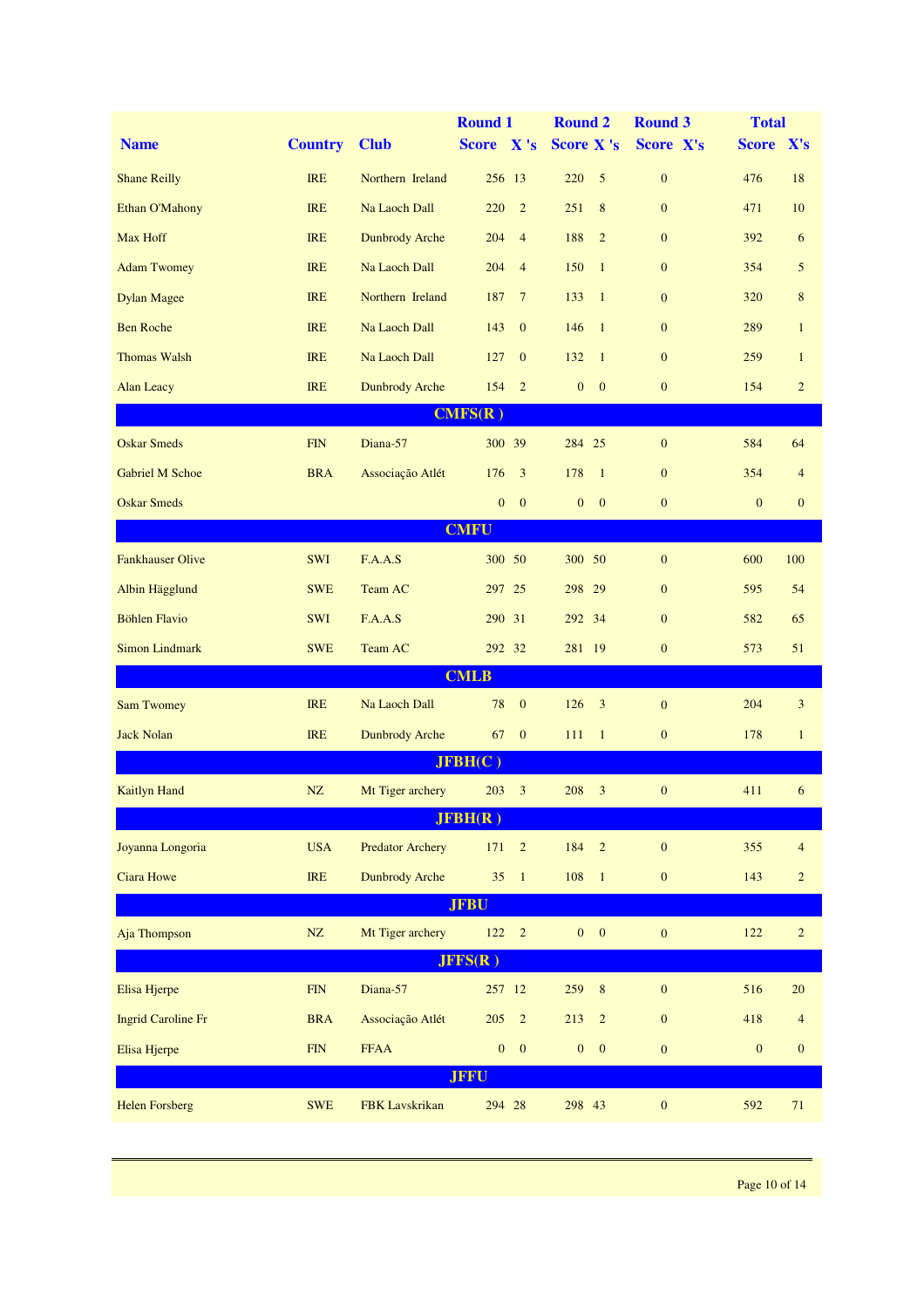| <b>Name</b>              | <b>Country</b>          | <b>Club</b>             | <b>Round 1</b><br>Score X's |                  | <b>Round 2</b><br><b>Score X's</b> |                  | <b>Round 3</b><br>Score X's | <b>Total</b><br>Score X's |                  |
|--------------------------|-------------------------|-------------------------|-----------------------------|------------------|------------------------------------|------------------|-----------------------------|---------------------------|------------------|
|                          |                         |                         | <b>JFLB</b>                 |                  |                                    |                  |                             |                           |                  |
|                          | <b>IRE</b>              | Ind./RoI                | 108                         | $\mathbf{0}$     | 114                                | $\mathbf{0}$     | $\mathbf{0}$                | 222                       | $\mathbf{0}$     |
| <b>Alannah Vagg</b>      |                         |                         | JMBB(C)                     |                  |                                    |                  |                             |                           |                  |
| <b>Donald Osbourne</b>   | <b>AUS</b>              | <b>Macleay Valley</b>   | 119                         | $\mathbf{0}$     | 108                                | $\mathbf{0}$     | $\mathbf{0}$                | 227                       | $\mathbf{0}$     |
|                          |                         |                         | JMBH(C)                     |                  |                                    |                  |                             |                           |                  |
| <b>Samuel Judge</b>      | <b>AUS</b>              | <b>Renegade Bowm</b>    | 176                         | $\mathfrak{Z}$   | 169                                | 3                | $\boldsymbol{0}$            | 345                       | 6                |
| <b>Dylan Meier</b>       | <b>AUS</b>              | Renegade Bowm           | 113                         | $\overline{2}$   | 89                                 | $\mathbf{0}$     | $\mathbf{0}$                | 202                       | $\overline{c}$   |
|                          |                         |                         | JMBH(R)                     |                  |                                    |                  |                             |                           |                  |
| <b>Kevin Power</b>       | <b>IRE</b>              | <b>Dunbrody Arche</b>   | 199                         | $\overline{2}$   | 209                                | $\overline{4}$   | $\mathbf{0}$                | 408                       | 6                |
| <b>Michael Kealy</b>     | <b>IRE</b>              | Na Laoch Dall           | 189                         | 3                | 178                                | $\overline{2}$   | $\mathbf{0}$                | 367                       | 5                |
| <b>Shane Walsh</b>       | <b>IRE</b>              | <b>Dunbrody Arche</b>   | 121                         | $\mathbf{0}$     | 137                                | $\mathbf{1}$     | $\mathbf{0}$                | 258                       | $\mathbf{1}$     |
| <b>Matthew Holohan</b>   | <b>AUS</b>              | The Wandering           | 115                         | $\mathbf{0}$     | 125                                | $\mathbf{0}$     | $\mathbf{0}$                | 240                       | $\mathbf{0}$     |
| <b>Robert White</b>      | <b>IRE</b>              | <b>Dunbrody Arche</b>   | 61                          | $\mathbf{0}$     | 132                                | $\mathbf{1}$     | $\mathbf{0}$                | 193                       | $\mathbf{1}$     |
| <b>Luke Griffin</b>      | <b>IRE</b>              | <b>Dunbrody Arche</b>   | 66                          | $\mathbf{0}$     | 88                                 | $\mathbf{0}$     | $\mathbf{0}$                | 154                       | $\mathbf{0}$     |
| <b>Sean Grace</b>        | <b>IRE</b>              | <b>Dunbrody Arche</b>   | 90                          | $\mathbf{1}$     | $\mathbf{0}$                       | $\mathbf{0}$     | $\mathbf{0}$                | 90                        | $\mathbf{1}$     |
| <b>Owen Lenihan</b>      | <b>IRE</b>              | <b>Dunbrody Arche</b>   | 21                          | $\mathbf{0}$     | 62                                 | $\mathbf{0}$     | $\mathbf{0}$                | 83                        | $\boldsymbol{0}$ |
|                          |                         |                         | <b>JMBU</b>                 |                  |                                    |                  |                             |                           |                  |
| <b>Alex White</b>        | <b>AUS</b>              | Sapphire City Ar        | 282 17                      |                  | 276 17                             |                  | $\mathbf{0}$                | 558                       | 34               |
| <b>Liam Crawford</b>     | <b>AUS</b>              | <b>Macleay Valley</b>   | 263                         | 9                | 253                                | $\overline{4}$   | $\mathbf{0}$                | 516                       | 13               |
| <b>Nate Chandler</b>     | <b>AUS</b>              | Renegade Bowm           | 227                         | 3                | 242                                | $\mathbf{1}$     | $\mathbf{0}$                | 469                       | $\overline{4}$   |
| <b>Channon Robert</b>    | <b>AUS</b>              | <b>Manning District</b> | 217                         | $\,8$            | 221                                | -11              | $\mathbf{0}$                | 438                       | 19               |
| David Nolan              | <b>IRE</b>              | <b>Dunbrody Arche</b>   | 172                         | $\mathbf{0}$     | 235                                | 6                | $\mathbf{0}$                | 407                       | 6                |
| <b>Daniel Rich</b>       | ${\rm NZ}$              | Mt Tiger archery        | 132                         | $\overline{2}$   | 146                                | $\boldsymbol{0}$ | $\boldsymbol{0}$            | 278                       | $\overline{c}$   |
|                          |                         |                         | JMFS(R)                     |                  |                                    |                  |                             |                           |                  |
| Viktor Häggman           | ${\rm FIN}$             | Diana-57                | 280 16                      |                  | 286 16                             |                  | $\boldsymbol{0}$            | 566                       | $32\,$           |
| <b>Micah Flores</b>      | <b>USA</b>              | <b>NFAA</b>             | 270                         | $\mathfrak{S}$   | 274 12                             |                  | $\boldsymbol{0}$            | 544                       | 17               |
| <b>Oliver Koivisto</b>   | $\overline{\text{FIN}}$ | Diana-57                | 263 12                      |                  | 268 11                             |                  | $\boldsymbol{0}$            | 531                       | 23               |
| <b>Caio Martines He</b>  | <b>BRA</b>              | Associação Atlét        | 238                         | $\overline{4}$   | 264 10                             |                  | $\mathbf{0}$                | 502                       | 14               |
| <b>Ben Quigg</b>         | IRE                     | Northern Ireland        | 233                         | $\mathbf{1}$     | 237                                | $\sqrt{5}$       | $\boldsymbol{0}$            | 470                       | 6                |
| <b>Arthur Felipe Fra</b> | <b>BRA</b>              | Associação Atlét        | $222\,$                     | $\overline{c}$   | 218                                | $\overline{4}$   | $\boldsymbol{0}$            | 440                       | $\sqrt{6}$       |
| <b>Peter Smith</b>       | IRE                     | Northern Ireland        | 201                         | $\mathfrak{Z}$   | 214                                | $\overline{2}$   | $\mathbf{0}$                | 415                       | 5                |
| <b>Corry McGale</b>      | <b>IRE</b>              | Northern Ireland        | 179                         | $\mathbf{1}$     | 228                                | $\overline{4}$   | $\mathbf{0}$                | 407                       | 5                |
| <b>Oliver Koivisto</b>   | ${\rm FIN}$             | Finland                 | $\boldsymbol{0}$            | $\boldsymbol{0}$ | $\boldsymbol{0}$                   | $\boldsymbol{0}$ | $\boldsymbol{0}$            | $\boldsymbol{0}$          | $\boldsymbol{0}$ |
|                          |                         |                         |                             |                  |                                    |                  |                             |                           |                  |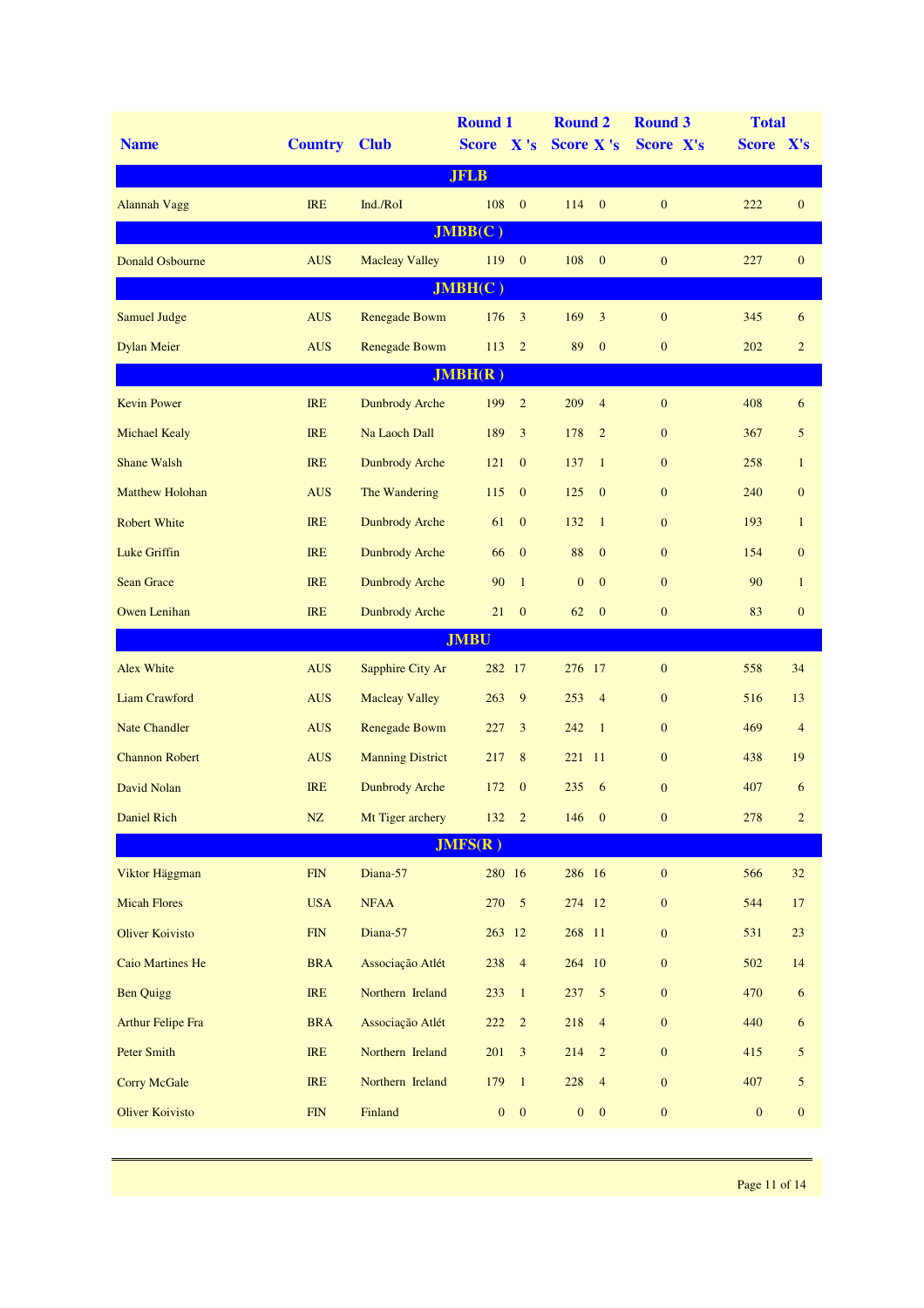|                          |                     |                                 | <b>Round 1</b>                 | <b>Round 2</b>                       | <b>Round 3</b>   | <b>Total</b> |                |
|--------------------------|---------------------|---------------------------------|--------------------------------|--------------------------------------|------------------|--------------|----------------|
| <b>Name</b>              | <b>Country Club</b> |                                 | Score X's                      | <b>Score X's</b>                     | Score X's        | Score X's    |                |
|                          |                     |                                 | <b>JMFU</b>                    |                                      |                  |              |                |
| <b>Jonatan Fredrikss</b> | <b>SWE</b>          | <b>FBK</b> Lavskrikan           | 296 38                         | 300 46                               | $\mathbf{0}$     | 596          | 84             |
| <b>Ruan Van Staden</b>   | <b>NAM</b>          | Namibia                         | 298 28                         | 298 38                               | $\mathbf{0}$     | 596          | 66             |
| Johan Backman            | <b>SWE</b>          | <b>FBK</b> Lavskrikan           | 291 29                         | 294 36                               | $\mathbf{0}$     | 585          | 65             |
| Zacharias Stefan         | <b>SWI</b>          | <b>FAAFL</b>                    | 270<br>$\overline{\mathbf{3}}$ | 280 18                               | $\mathbf{0}$     | 550          | 21             |
| von Rotz Célim           | <b>SWI</b>          | F.A.A.S                         | 262 11                         | 277<br><b>20</b>                     | $\mathbf{0}$     | 539          | 31             |
| <b>Martin Ussher</b>     | <b>AUS</b>          | <b>Macleay Valley</b>           | 285 18                         | $\mathbf{0}$<br>$\mathbf{0}$         | $\mathbf{0}$     | 285          | 18             |
|                          |                     |                                 | <b>JMLB</b>                    |                                      |                  |              |                |
| Breitenstein, Mila       | <b>GER</b>          | Altenkirchener B                | 117<br>$\overline{1}$          | 137<br>$\overline{2}$                | $\mathbf{0}$     | 254          | 3              |
| Conn Walsh               | <b>IRE</b>          | <b>Dunbrody Arche</b>           | 25<br>$\mathbf{0}$             | $\mathbf{0}$<br>$\mathbf{0}$         | $\mathbf{0}$     | 25           | $\mathbf{0}$   |
|                          |                     |                                 | VFBB(C)                        |                                      |                  |              |                |
| <b>Ketty Fahlgren R</b>  | <b>SWE</b>          | Team AC                         | 196 3                          | 214<br>$\overline{4}$                | $\mathbf{0}$     | 410          | $\overline{7}$ |
|                          |                     |                                 | VFBH(C)                        |                                      |                  |              |                |
| Jane Remington-          | <b>AUS</b>          | Lakeside Bowme                  | $213 \t3$                      | 221<br>3                             | $\mathbf{0}$     | 434          | 6              |
|                          |                     |                                 | <b>VFBU</b>                    |                                      |                  |              |                |
| Lynn Walter              | <b>USA</b>          | <b>NFAA</b>                     | 269 15                         | 272 16                               | $\mathbf{0}$     | 541          | 31             |
|                          |                     |                                 | VFFS(R)                        |                                      |                  |              |                |
| Phoebe McGown            | <b>IRE</b>          | Northern Ireland                | 260 4                          | $256 - 5$                            | $\mathbf{0}$     | 516          | $\overline{9}$ |
|                          |                     |                                 | <b>VFFU</b>                    |                                      |                  |              |                |
| <b>Teko Phillips</b>     | <b>USA</b>          | The Nock Point                  | 291<br>$-6$                    | 293 31                               | $\mathbf{0}$     | 584          | 37             |
| <b>Gloria Potter</b>     | <b>AUS</b>          | <b>Macleay Valley</b>           | 250<br>$\overline{\mathbf{3}}$ | 8<br>267                             | $\mathbf{0}$     | 517          | 11             |
|                          |                     |                                 | <b>VFLB</b>                    |                                      |                  |              |                |
| <b>Joy Wood</b>          |                     | AUS The Wandering 143 1 139 3 0 |                                |                                      |                  | 282 4        |                |
|                          |                     |                                 | VMBB(C)                        |                                      |                  |              |                |
| <b>Arno Kaczmarek</b>    | <b>GER</b>          | <b>DFBV</b>                     | 271 13                         | 276 17                               | $\boldsymbol{0}$ | 547          | 30             |
| Alec James               | <b>ENG</b>          | <b>Kings Forest Bo</b>          | 260 8                          | 265 14                               | $\boldsymbol{0}$ | 525          | 22             |
| <b>Thomas Rosén</b>      | <b>SWE</b>          | Team AC                         | 259 13                         | 245<br>$8\phantom{1}$                | $\boldsymbol{0}$ | 504          | $21\,$         |
| <b>Robert Anthony</b>    | <b>IRE</b>          | Northern Ireland                | 245 4                          | 228<br>3                             | $\boldsymbol{0}$ | 473          | $\overline{7}$ |
| <b>Bruce Crawford</b>    | <b>AUS</b>          | <b>Macleay Valley</b>           | $172 - 1$                      | $\boldsymbol{0}$<br>$\boldsymbol{0}$ | $\boldsymbol{0}$ | 172          | $\mathbf{1}$   |
|                          |                     |                                 | VMBB(R)                        |                                      |                  |              |                |
| <b>Dessie Irwin</b>      | IRE                 | Northern Ireland                | 206 4                          | 210<br>$\overline{4}$                | $\boldsymbol{0}$ | 416          | $\bf 8$        |
| <b>Richard Wybray</b>    | <b>IRE</b>          | Northern Ireland                | 127<br>$\mathbf{0}$            | 189<br>$\overline{2}$                | $\boldsymbol{0}$ | 316          | $\sqrt{2}$     |
|                          |                     |                                 | VMBH(C)                        |                                      |                  |              |                |
| <b>Richard Simeon</b>    | <b>AUS</b>          | <b>Lakeside Bowme</b>           | 239 6                          | 256<br>$\overline{7}$                | $\boldsymbol{0}$ | 495          | 13             |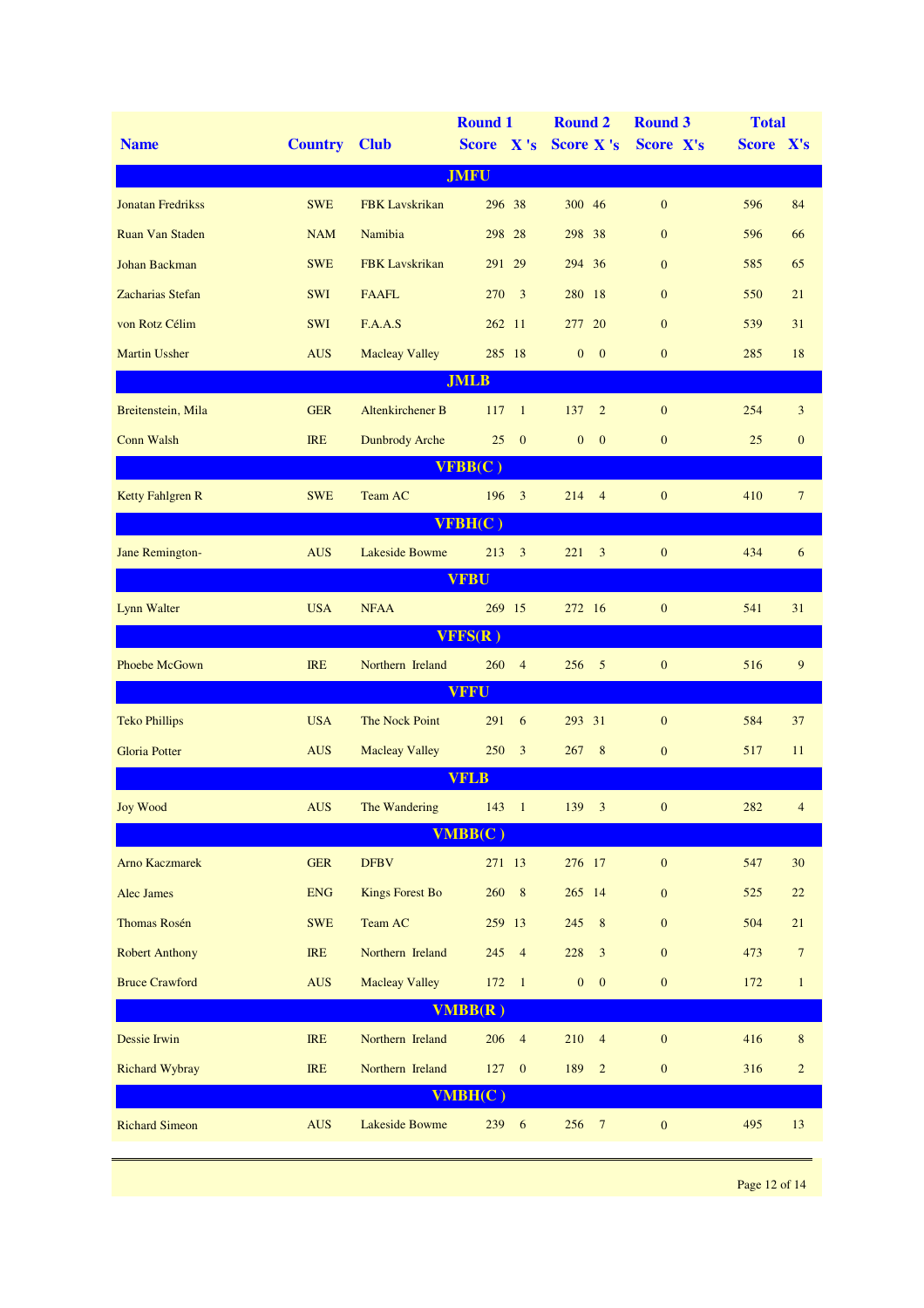|                         |                |                         | <b>Round 1</b>               | <b>Round 2</b>        | <b>Round 3</b>   | <b>Total</b> |                |  |  |  |  |  |  |
|-------------------------|----------------|-------------------------|------------------------------|-----------------------|------------------|--------------|----------------|--|--|--|--|--|--|
| <b>Name</b>             | <b>Country</b> | <b>Club</b>             | Score X's                    | <b>Score X's</b>      | Score X's        | Score X's    |                |  |  |  |  |  |  |
| Prinzing Hans Jür       | <b>SWI</b>     | F.A.A.S                 | 230<br>$\overline{4}$        | 240<br>9              | $\mathbf{0}$     | 470          | 13             |  |  |  |  |  |  |
| <b>Richard Simeon</b>   | <b>AUS</b>     | <b>Lakeside Bowme</b>   | $\mathbf{0}$<br>$\mathbf{0}$ | 233 50                | $\mathbf{0}$     | 233          | 50             |  |  |  |  |  |  |
| VMBH(R)                 |                |                         |                              |                       |                  |              |                |  |  |  |  |  |  |
| <b>Golesch Gerhard</b>  | <b>SWI</b>     | F.A.A.S                 | 147<br>$\mathbf{1}$          | 175<br>$\overline{1}$ | $\mathbf{0}$     | 322          | $\overline{2}$ |  |  |  |  |  |  |
| <b>Brian Thompson</b>   | NZ             | Mt Tiger archery        | $\mathbf{0}$<br>159          | 64<br>$\overline{0}$  | $\mathbf{0}$     | 223          | $\mathbf{0}$   |  |  |  |  |  |  |
| <b>VMBL</b>             |                |                         |                              |                       |                  |              |                |  |  |  |  |  |  |
| <b>Ken Smiley</b>       | <b>USA</b>     | The Nock Point          | 263 12                       | 271 11                | $\mathbf{0}$     | 534          | 23             |  |  |  |  |  |  |
| <b>VMBU</b>             |                |                         |                              |                       |                  |              |                |  |  |  |  |  |  |
| <b>Faletti Leonardo</b> | SWI            | F.A.A.S                 | 300 41                       | 299 43                | $\mathbf{0}$     | 599          | 84             |  |  |  |  |  |  |
| <b>Ron Potter</b>       | <b>ENG</b>     | <b>Kings Forest Bo</b>  | 294 27                       | 294 29                | $\mathbf{0}$     | 588          | 56             |  |  |  |  |  |  |
| <b>Rothen Martin</b>    | <b>SWI</b>     | F.A.A.S                 | 293 28                       | 292 31                | $\mathbf{0}$     | 585          | 59             |  |  |  |  |  |  |
| Oberholzer Jules        | <b>SWI</b>     | F.A.A.S                 | 289 27                       | 288 27                | $\mathbf{0}$     | 577          | 54             |  |  |  |  |  |  |
| <b>Stanley Wilding</b>  | <b>ENG</b>     | <b>Kings Forest Bo</b>  | 288 22                       | 280 12                | $\mathbf{0}$     | 568          | 34             |  |  |  |  |  |  |
| <b>Bob Windle</b>       | <b>AUS</b>     | Renegade Bowm           | 271 12                       | 265 12                | $\mathbf{0}$     | 536          | 24             |  |  |  |  |  |  |
| <b>Dobler Tensing</b>   | <b>SWI</b>     | F.A.A.S                 | $253 \quad 3$                | 260 10                | $\mathbf{0}$     | 513          | 13             |  |  |  |  |  |  |
|                         |                |                         | VMFS(C)                      |                       |                  |              |                |  |  |  |  |  |  |
| Alex Irvine             | <b>AUS</b>     | Renegade Bowm           | 276 12                       | 262 12                | $\mathbf{0}$     | 538          | 24             |  |  |  |  |  |  |
| <b>Borrini Pietro</b>   | <b>SWI</b>     | F.A.A.S                 | 239 7                        | 221<br>$\overline{4}$ | $\mathbf{0}$     | 460          | 11             |  |  |  |  |  |  |
|                         |                |                         | VMFS(R)                      |                       |                  |              |                |  |  |  |  |  |  |
| Dennis High             | <b>USA</b>     | <b>Predator Archery</b> | 278 20                       | 285 18                | $\mathbf{0}$     | 563          | 38             |  |  |  |  |  |  |
| <b>Hans Mattsson</b>    | <b>SWE</b>     | Team AC                 | 262 11                       | 8<br>254              | $\mathbf{0}$     | 516          | 19             |  |  |  |  |  |  |
|                         |                |                         | <b>VMFU</b>                  |                       |                  |              |                |  |  |  |  |  |  |
| <b>Tomsic Niko</b>      | SWI            | F.A.A.S                 | 300 53                       | 300 52                | $\mathbf{0}$     | 600          | 105            |  |  |  |  |  |  |
| Ronaldo Nacaxe          | <b>BRA</b>     | Associação Atlét        | 300 54                       | 300 44                | $\boldsymbol{0}$ | 600          | 98             |  |  |  |  |  |  |
| Reimann Johann          | SWI            | F.A.A.S                 | 300 48                       | 299 44                | $\mathbf{0}$     | 599          | 92             |  |  |  |  |  |  |
| Leif Andersson          | <b>SWE</b>     | <b>BK</b> Fältskyttarna | 297 29                       | 298 20                | $\mathbf{0}$     | 595          | 49             |  |  |  |  |  |  |
| John Gelley             | <b>AUS</b>     | Lilydale Bowme          | 294 34                       | 297 34                | $\mathbf{0}$     | 591          | 68             |  |  |  |  |  |  |
| Keijo Leivonen          | <b>FIN</b>     | <b>FFAA</b>             | 296 30                       | 294 26                | $\mathbf{0}$     | 590          | 56             |  |  |  |  |  |  |
| <b>Ulf Rönnqvist</b>    | <b>SWE</b>     | FBK Lavskrikan/         | 292 21                       | 294 28                | $\mathbf{0}$     | 586          | 49             |  |  |  |  |  |  |
| wellesley McGow         | <b>IRE</b>     | Northern Ireland        | 296 21                       | 287 31                | $\mathbf{0}$     | 583          | 52             |  |  |  |  |  |  |
| <b>Peter Robinson</b>   | <b>AUS</b>     | Renegade Bowm           | 284 20                       | 282 19                | $\mathbf{0}$     | 566          | 39             |  |  |  |  |  |  |
| <b>Kurt Lundgren</b>    | <b>SWE</b>     | FBK Lavskrikan/         | 280 25                       | 284 25                | $\mathbf{0}$     | 564          | 50             |  |  |  |  |  |  |
| <b>Gunnar Johansso</b>  | <b>SWE</b>     | FBK Lavskrikan/         | 271 20                       | 286 26                | $\boldsymbol{0}$ | 557          | 46             |  |  |  |  |  |  |
|                         |                |                         |                              |                       |                  |              |                |  |  |  |  |  |  |